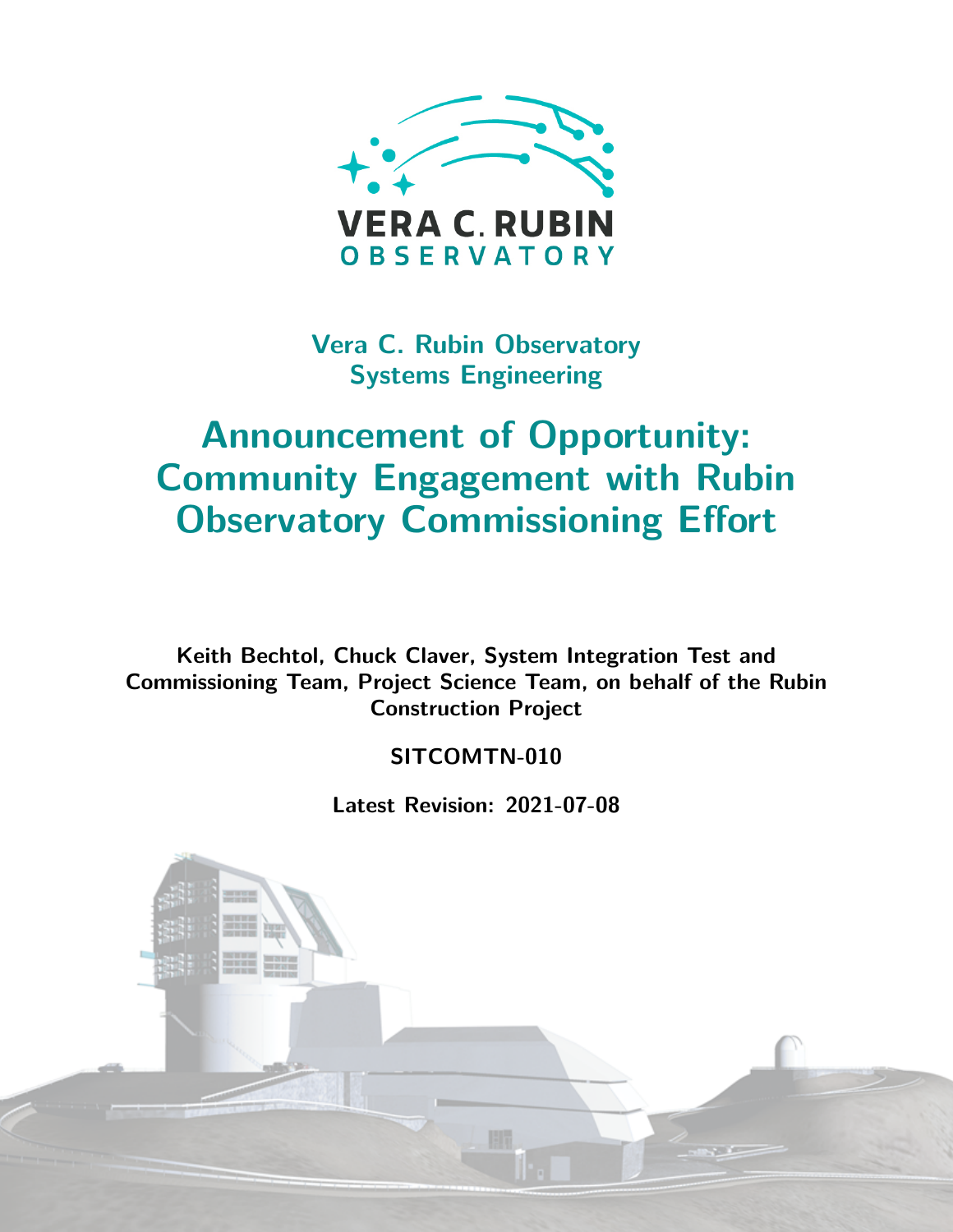

# **Abstract**

The Vera C. Rubin Observatory invites members of the US and Chilean LSST science communities to join the Project Commissioning Team in order to make value-added contributions that facilitate an efficient transition into LSST Operations. In this Announcement of Opportunity (AO) we include descriptions of its purpose, examples of value-added contributions, terms and conditions for participation, and the process to respond to this AO via submitted Letters of Interest (LOIs).

The anticipated total value-added contribution via this program is of order 15-20 FTE of effort. This effort will likely be distributed across a larger number of individuals and preferably organized into discrete groups of like interests and skills, and performed over a roughly two-year period that includes calendar years 2022 and 2023. Financial support associated with this AO is limited, and non-Rubin-staff members of the Commissioning Team are generally expected to have other sources of support (limited travel and local accommodation support to enable on-site work at key activity centers in Tucson, SLAC, and Chile can be made available).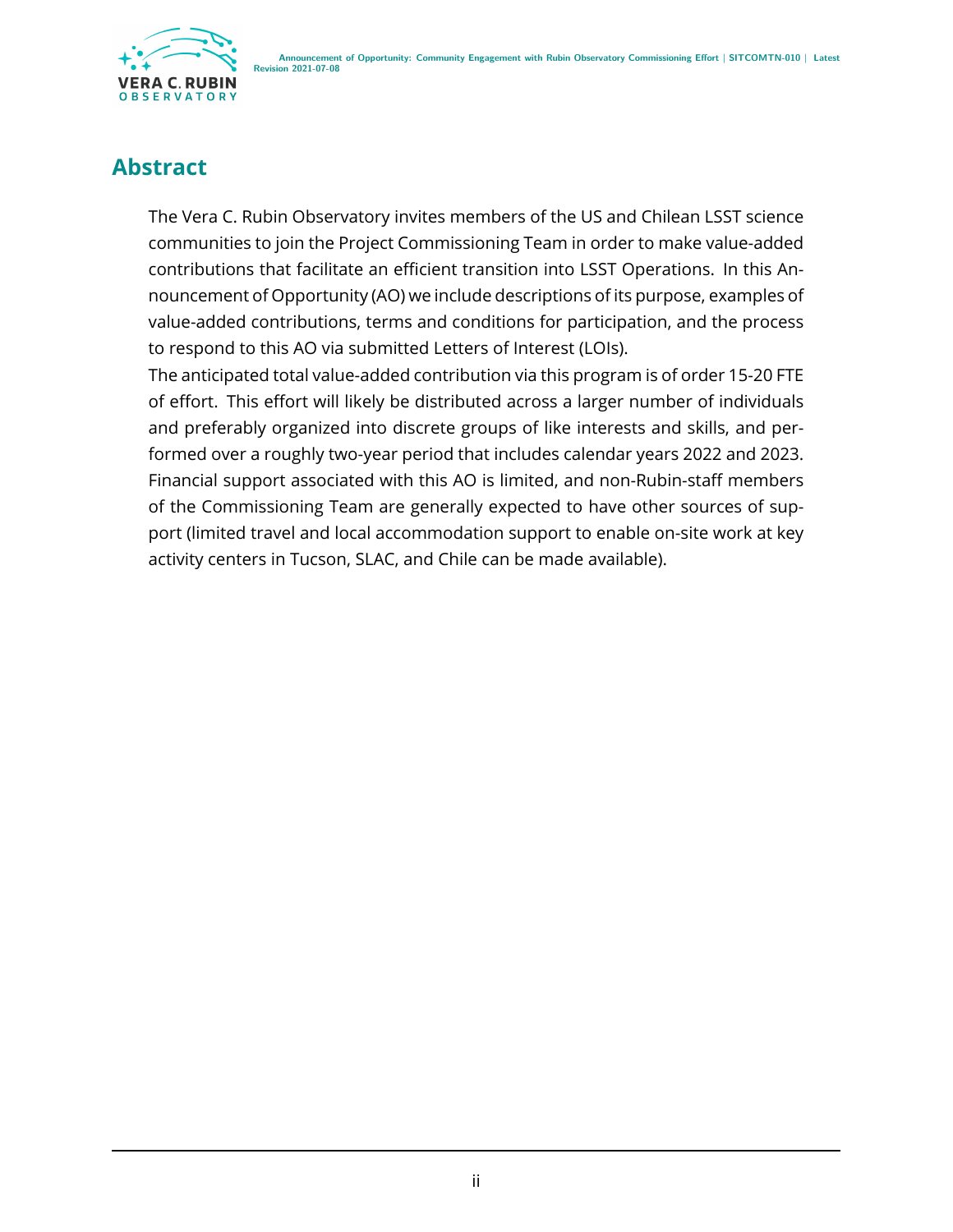

# **Change Record**

| <b>Version</b> | Date     | <b>Description</b> | Owner name    |
|----------------|----------|--------------------|---------------|
|                | YYYY-MM- | Unreleased.        | Keith Bechtol |
|                | DD       |                    |               |

*Document source location:* <https://github.com/lsst-sitcom/sitcomtn-010>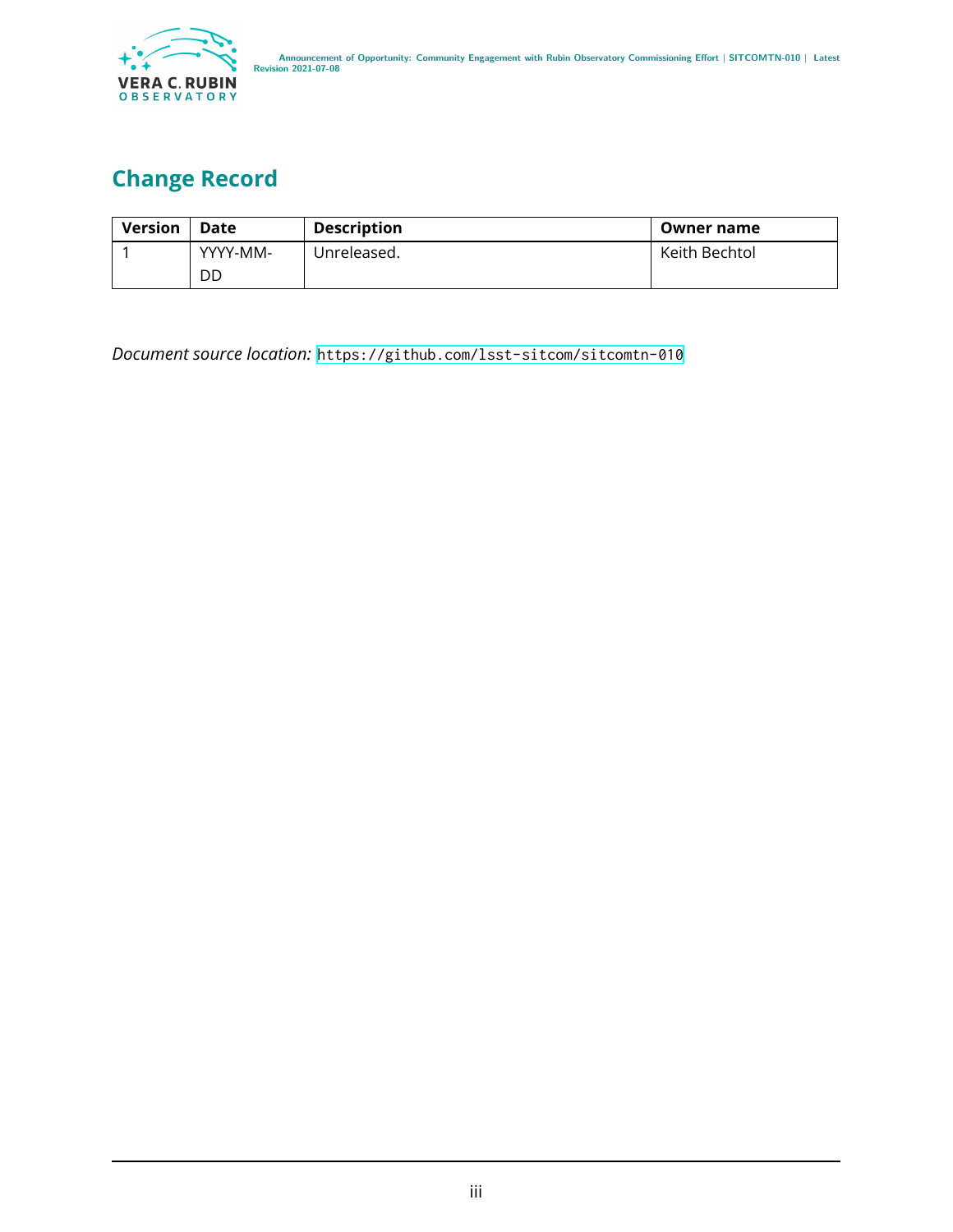

### **Contents**

| <b>1 Executive Summary</b>                                          | 1              |
|---------------------------------------------------------------------|----------------|
| 2 Purpose                                                           | 1              |
| 3 Examples of Value-Added Contributions                             | $\overline{2}$ |
|                                                                     | 3              |
|                                                                     | 6              |
| 4 Terms and Conditions for participation in the Commissioning Team  | 7              |
|                                                                     | $\overline{7}$ |
|                                                                     | 9              |
|                                                                     | 10             |
| 4.4 Publication policy statement for using commissioning data       | 10             |
| 5 Responding to this AO                                             | 12             |
|                                                                     | 12             |
| 5.2 Timeline for Letter of Interest (LOI) submission and evaluation | 12             |
|                                                                     | 13             |
| 5.4 Elements for a Letter of Interest (LOI) response to this AO     | 13             |
|                                                                     | 14             |
|                                                                     | 14             |
|                                                                     | 15             |
| A Appendix: Data Previews from Commissioning                        | 16             |
| <b>B</b> References                                                 | 17             |
| <b>C</b> Acronyms                                                   | 18             |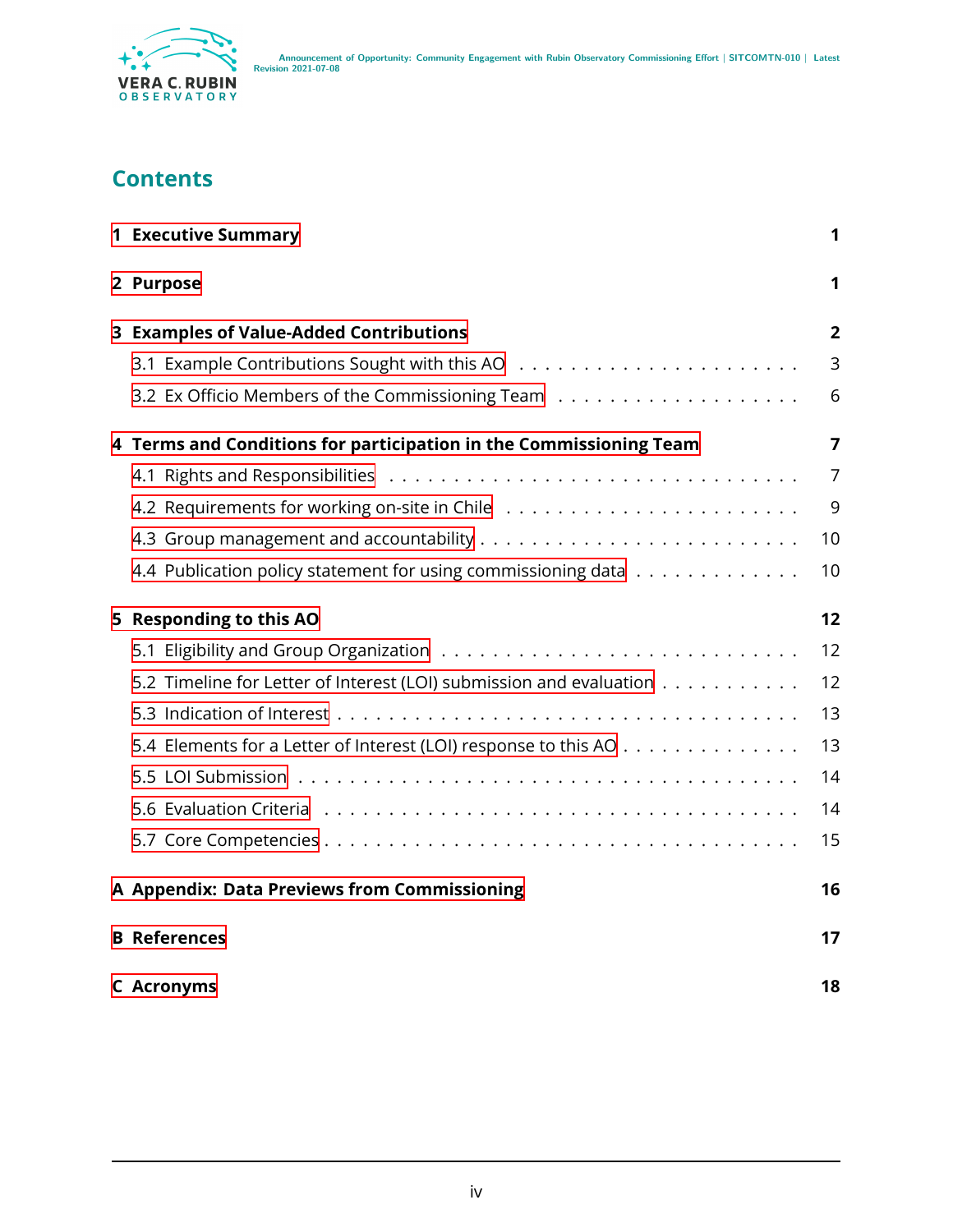

# **Announcement of Opportunity: Community Engagement with Rubin Observatory Commissioning Effort**

# <span id="page-4-0"></span>**1 Executive Summary**

The Vera C. Rubin Observatory invites members of the US and Chilean LSST science communities to join the Project Commissioning Team in order to make value-added contributions that facilitate an efficient transition into LSST Operations. In this Announcement of Opportunity (AO) we include descriptions of its purpose, examples of value-added contributions, terms and conditions for participation, and the process to respond to this AO via submitted Letters of Interest (LOIs).

The anticipated total value-added contribution via this program is of order 15-20 FTE of effort. This effort will likely be distributed across a larger number of individuals and preferably organized into discrete groups of like interests and skills, and performed over a roughly two-year period that includes calendar years 2022 and 2023. Financial support associated with this AO is limited, and non-Rubin-staff members of the Commissioning Team are generally expected to have other sources of support (limited travel and local accommodation support to enable on-site work at key activity centers in Tucson, SLAC, and Chile can be made available).

# <span id="page-4-1"></span>**2 Purpose**

The Rubin Observatory Construction Project is entering its system integration and commissioning phase. The Project seeks to enhance the capabilities of the existing Commissioning Team by inviting US and Chilean members of the science community to work directly alongside Rubin Observatory staff as members of the Commissioning Team on specific tasks that will accelerate and enhance an efficient transition to LSST operations. Our goal with this AO is to integrate expertise from the community to enhance and diversity of the Project's planned commissioning effort and thereby provide added value. The anticipated total value-added contribution via this program is of order 15-20 FTE of effort. This effort will likely be distributed across a larger number of individuals and preferably organized into discrete groups of like interests and skills, performed over a roughly two-year period that includes calendar years 2022 and 2023 (this will apply to Builder status). Eligibility and group organization are discussed in Section [5.1](#page-15-1). Examples of added-value contributions are listed in Section [3.](#page-5-0) This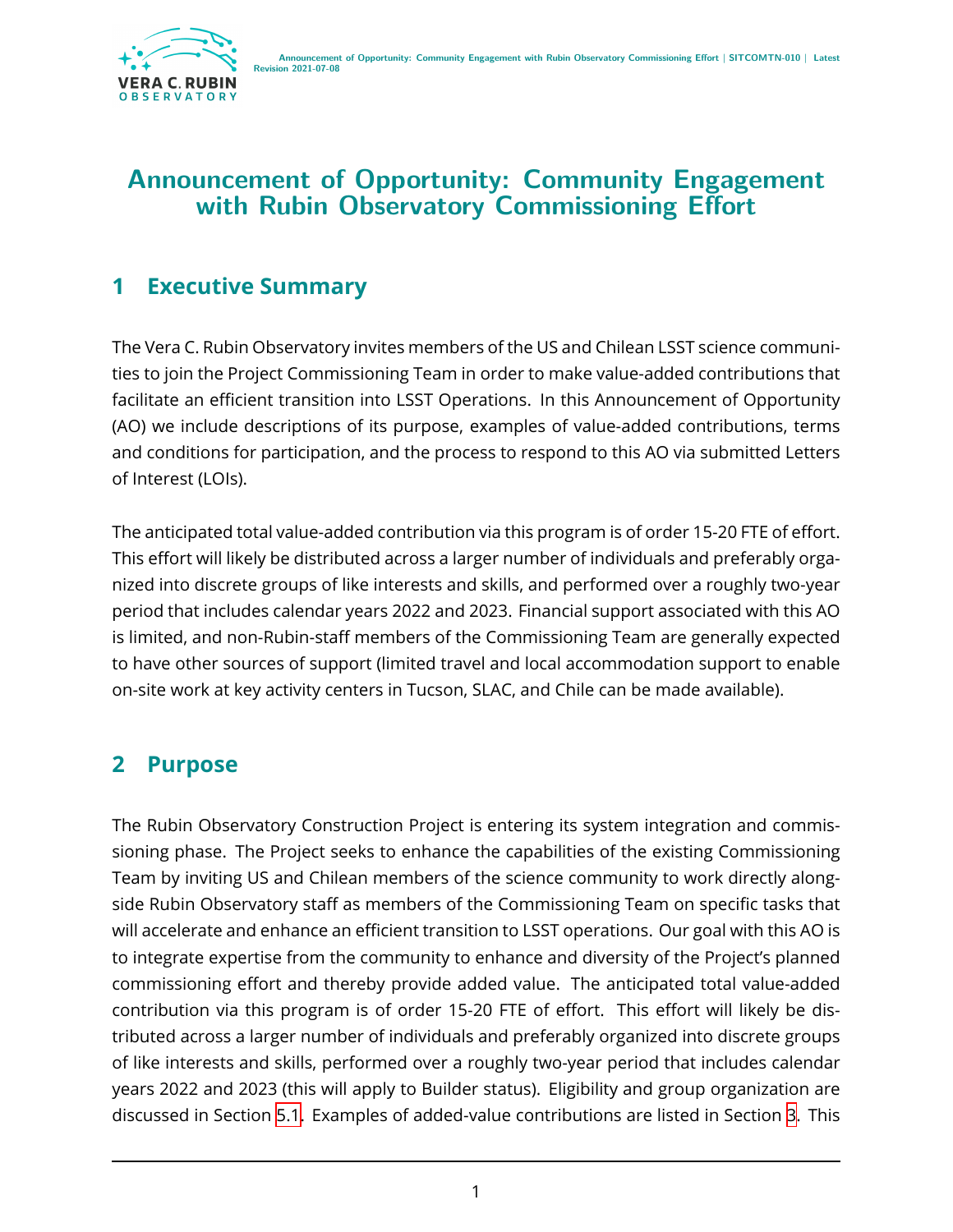joint effort between Project staff and community will help provide a deeper understanding of the performance and characteristics of the Rubin Observatory as it enters into the operations phase.

This AO has a distinct focus from other interactions between Rubin Observatory and the science community around commissioning data. The Rubin Operations Team plans to provide access to commissioning data prior to the first formal LSST Data Release (DR1) in the form of a series of Data Previews (DPs; Appendix [A\)](#page-19-0). The Data Previews are intended to provide access to commissioning data for US and Chilean scientists and international LSST data rights holders (the LSST science community) to help them prepare for science and to provide technical and scientific feedback to Rubin Observatory, as well as to provide practice for the Operations Team to prepare and support major data releases. In contrast, this AO is issued by the Rubin Construction Project and defines a mechanism for making specific value-added contributions to the commissioning effort on a more rapid timescale in direct collaboration with Rubin Observatory staff as members of the Commissioning Team. The deep level of engagement described in this AO comes with specific rights and responsibilities, as outlined in Section [4.1](#page-10-1). Working in the Commissioning Team offers direct experience with and deep understanding of the full chain from observations to final data products and data access tools that will be released to the science community, including the hardware, image properties, and Science Pipeline algorithms. Through their efforts, the new members will be contributing to the readiness of Rubin Observatory to deliver its science products to the global Rubin community.

The Project will not rely on the contributions from non-Rubin-staff team members to fulfill core construction requirements and operational readiness criteria. The intent for these contributions is to add value to the commissioning effort as given by examples below. No papers presenting novel scientific results may be posted/submitted by anyone before the associated Data Preview release date. The focus of the commissioning effort is on demonstrating operational readiness rather than realizing scientific discoveries with the commissioning data itself.

# <span id="page-5-0"></span>**3 Examples of Value-Added Contributions**

The Rubin Construction Project is scoped and has been planned to verify the set of systemlevel requirements listed in the LSST System Requirements [\[LSE-29](#page-21-1)] and Observatory System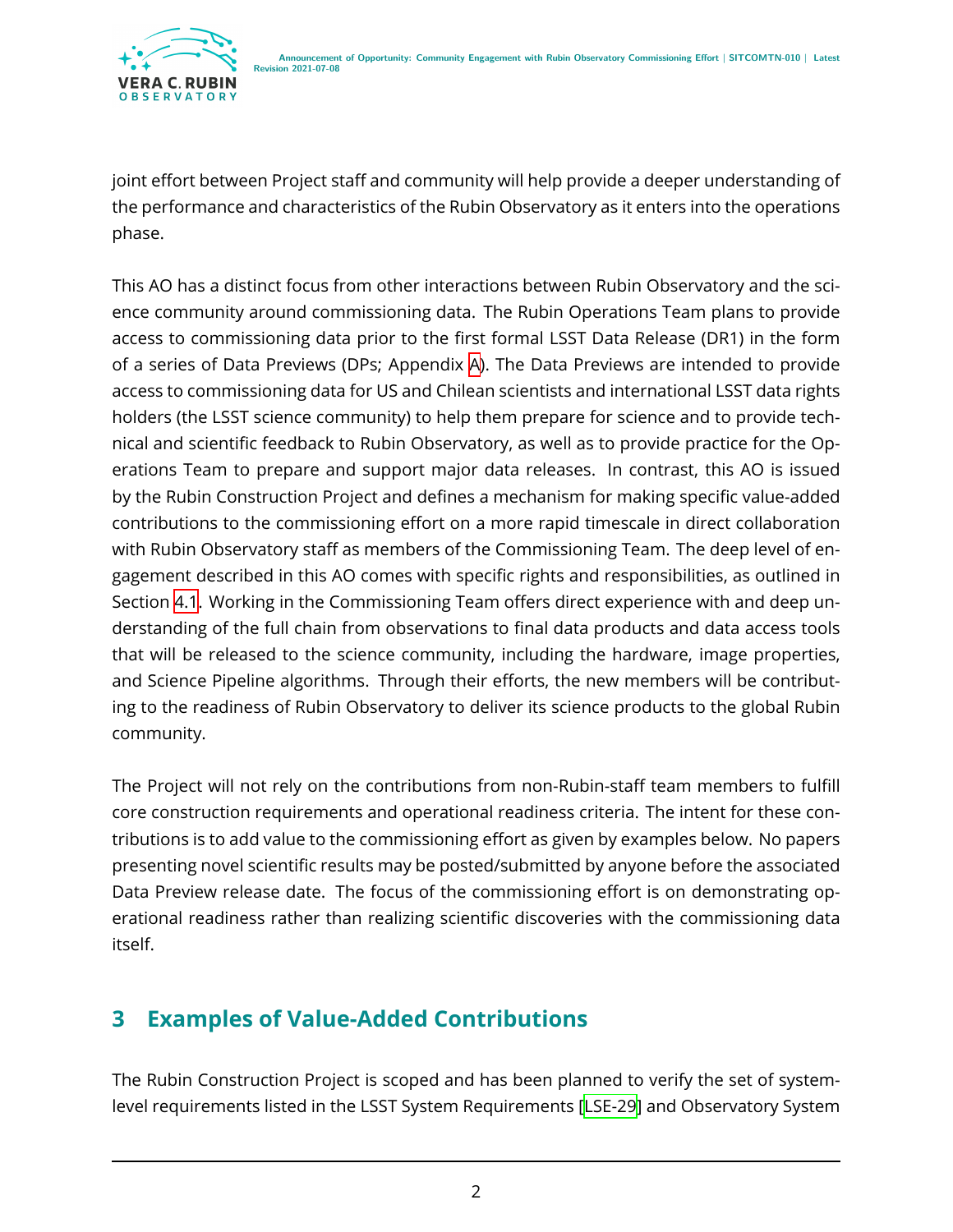Specifications[[LSE-30](#page-21-2)] documents, and to demonstrate operational readiness as defined in the Construction Completeness and Operational Readiness Criteria[[SITCOMTN-005\]](#page-21-3).

The following set of examples of value-added contributions to the commissioning effort are intended to guide the preparation and evaluation of Letters of Intent (LOIs). When preparing the LOIs, please mention the specific areas of intended effort.

This list is not exhaustive. Additional value-added contribution areas may be possible and these concepts should be included in an initial indication of interest (see timeline) to allow iteration with the Project prior to the final LOI submission.

#### <span id="page-6-0"></span>**3.1 Example Contributions Sought with this AO**

**Example 1: Investigation and mitigation of sensor anomalies for ComCam and LSSTCam detectors** using calibration and on-sky data.

**Example 2: Contributions to the integration, testing, and scientific validation of calibration systems** such as the Auxiliary Telescope (AuxTel), Collimated Beam Projector (CBP), and Multi-site All-Sky CAmeRA (MASCARA).

**Example 3: Absolute photometric calibration.** Includes connecting external observations, modeling, and synthetic photometry with Rubin Observatory observations of spectrophotometric standards. Includes utilizing other surveys to investigate the calibration of the internal LSST photometric system relative to an external absolute scale.

**Example 4: Technical and scientific analyses of on-sky commissioning data to inform the initial LSST observing strategy** – in particular, the optimization of dithers in the Deep Drilling Fields and Wide Fast Deep survey, evaluation of two snaps versus one snap in a visit, exploring technical constraints of specialized survey modes, etc. For example:

- Given two dither patterns evaluate the systematic limits of key parameters which dither patterns would suppress instrument artifacts such as scattered light and internal optical glints.
- Explore cadence optimization in less than ideal (e.g. bright time) conditions
- Cadence optimization during twilight at the beginning and end of night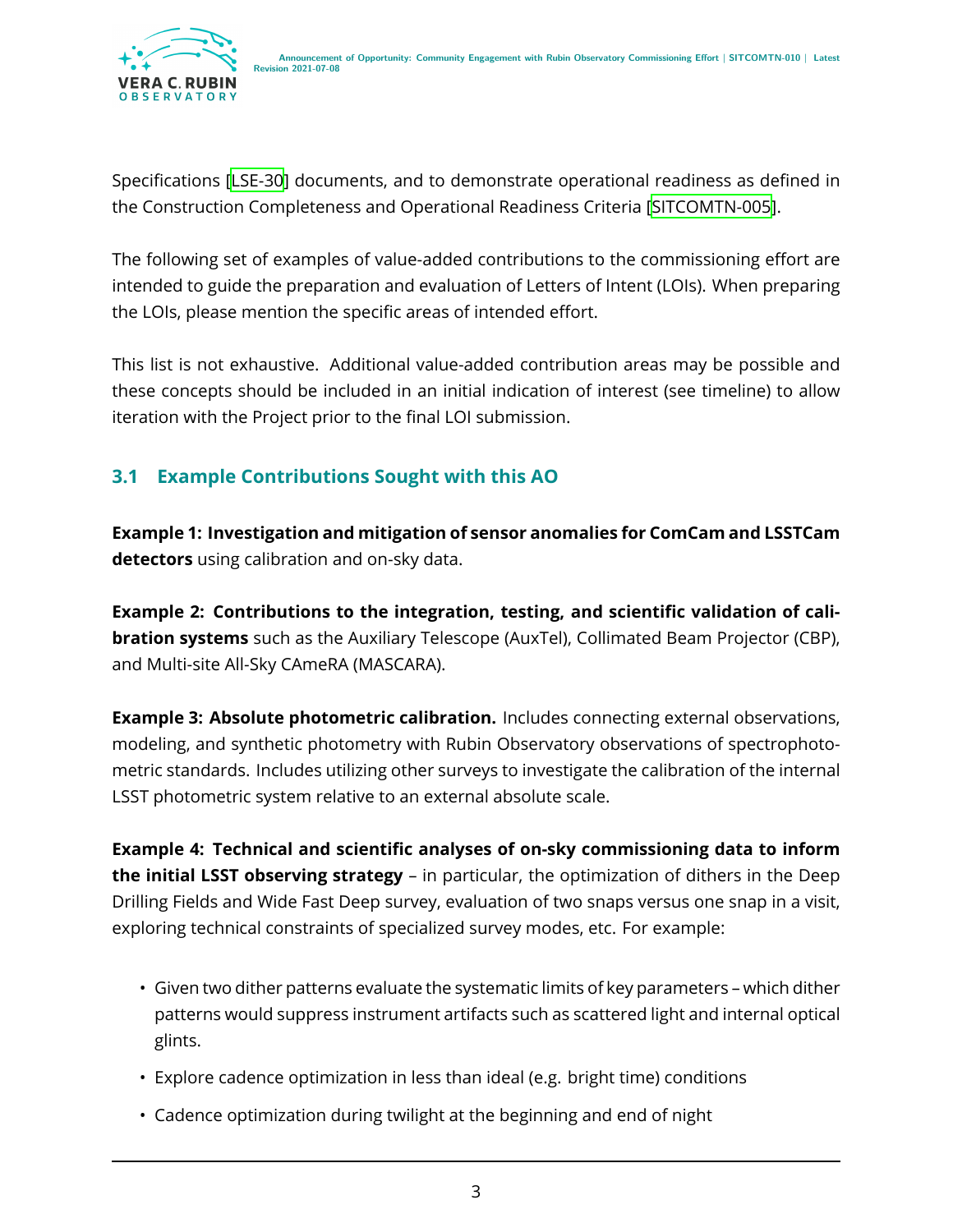

This effort is of a more tactical / technical optimization / fine-tuning nature and is distinct from the strategic planning underway through the [Cadence White Paper](https://www.lsst.org/content/survey-cadence-notes-2021) effort and [Survey Cadence](https://www.lsst.org/content/charge-survey-cadence-optimization-committee-scoc) [Optimization Committee](https://www.lsst.org/content/charge-survey-cadence-optimization-committee-scoc) (SCOC).

**Example 5: Anomaly analysis of the Engineering Facility Database.** This example analysis is meant to apply Machine Learning/Deep Learning and other AI or statistical approaches to search for otherwise undetected anomalies in the system performance and telemetry and correlate these with properties of the image data and catalog parameters.

**Example 6: Extended analysis to characterize system performance at the margins of operational parameter space.** Over the course of commissioning the Telescope and Camera will be operated over a wide range of environmental conditions. This example analysis is meant to characterize the multiple performance metrics, of both scientific and technical types, and to correlate these metrics with environmental parameters (e.g., atmospheric seeing, sky brightness, humidity, outside temperature, wind speed and direction).

**Example 7: Evaluation of operational configurations of the observatory to determine optimum performance.** The Rubin Observatory has been designed with many degrees of freedom built in, in order to optimize system performance responding to different observing conditions. This example is meant to explore and analyze the optimal operational parameters (e.g., mirror support systems, telescope mount dynamics, camera electronics, dome wind screen, in-dome temperature control) to determine the appropriate configurations and procedures in the multi-dimensional parameter space for the as-built system.

**Example 8: Development of image and catalog visualization tools,** including capability to interactively explore and "drill down" into the data. Full focal plane image visualization. Visualization of telemetry and trending of technical and scientific performance. Contributions in this area could potentially expand upon, use and be implemented within the planned functionality of the Rubin Science Platform.

**Example 9: Algorithm development and testing for the Rubin Science Pipelines,** specifically instances where Rubin Data Management is implementing algorithms into the science pipelines that are being collaboratively developed with the community. Contributions in this topic could include testing, iterative development, and optimization of parameters using onsky data for such algorithms.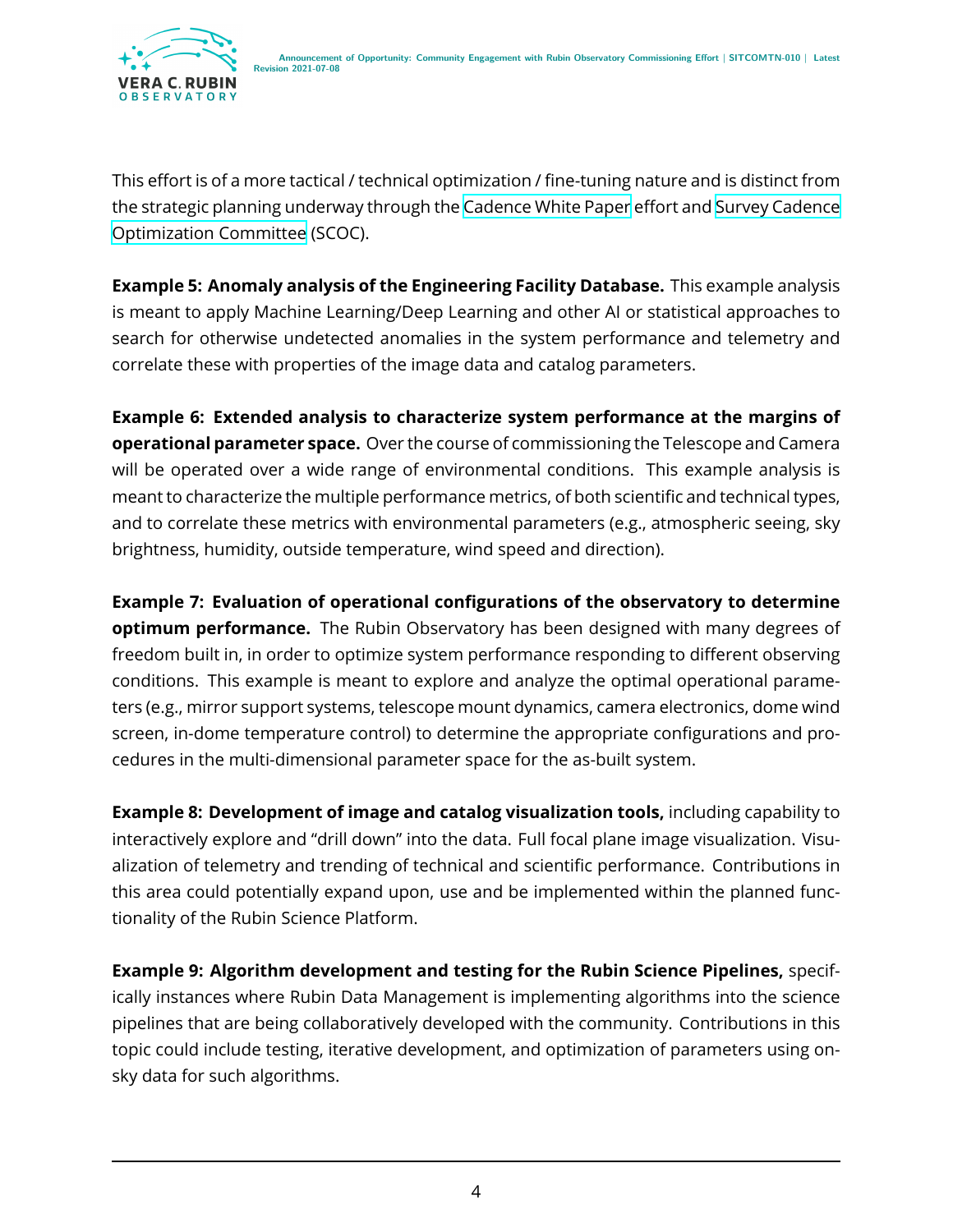

#### **Example 10: Science validation and characterization of object detection, deblending, and interaction with background modeling.** This includes but is not limited to:

- Effects of ghost light from bright stars on faint stellar photometry and galaxy shape estimation
- Effects of diffuse scattered light on faint stellar photometry and galaxy detection
- Impacts of variable image quality on object detection, deblending, and measurement
- Crowded field photometry
- Preservation of low surface brightness objects in the data processing
- Characterization and impacts of Galactic cirrus

**Example 11: Science validation of stray and scattered light mitigation and modeling,** including interactions with background modeling and the detection/photometry of low surface brightness features. For example, develop a predictive numerical model of ghost images from a bright source at an arbitrary position in the full field of view to reduce background modeling systematics.

**Example 12: Science validation of template generation and difference imaging.** Photometric accuracy of difference image analysis in complex environments and across a range of observing conditions. Studies of the variation of performance with respect to properties of templates. Validating the detection and measurement of known transient, variable, and moving objects.

**Example 13: Science validation using survey metadata maps.** Includes geometric survey coverage and survey property statistics represented as spatial maps over the observed footprint. Maps and analysis will be done using existing Rubin Observatory software or extensions thereof. Part of this work will include the validation of sky maps of distributions of environmental conditions during observations, data properties, along with computed performance metrics.

**Example 14: Observing support.** Contributions to daytime and nighttime summit operations; optimization and documentation of processes and procedures. See prerequisites and expectations described in Section [4.2](#page-12-0).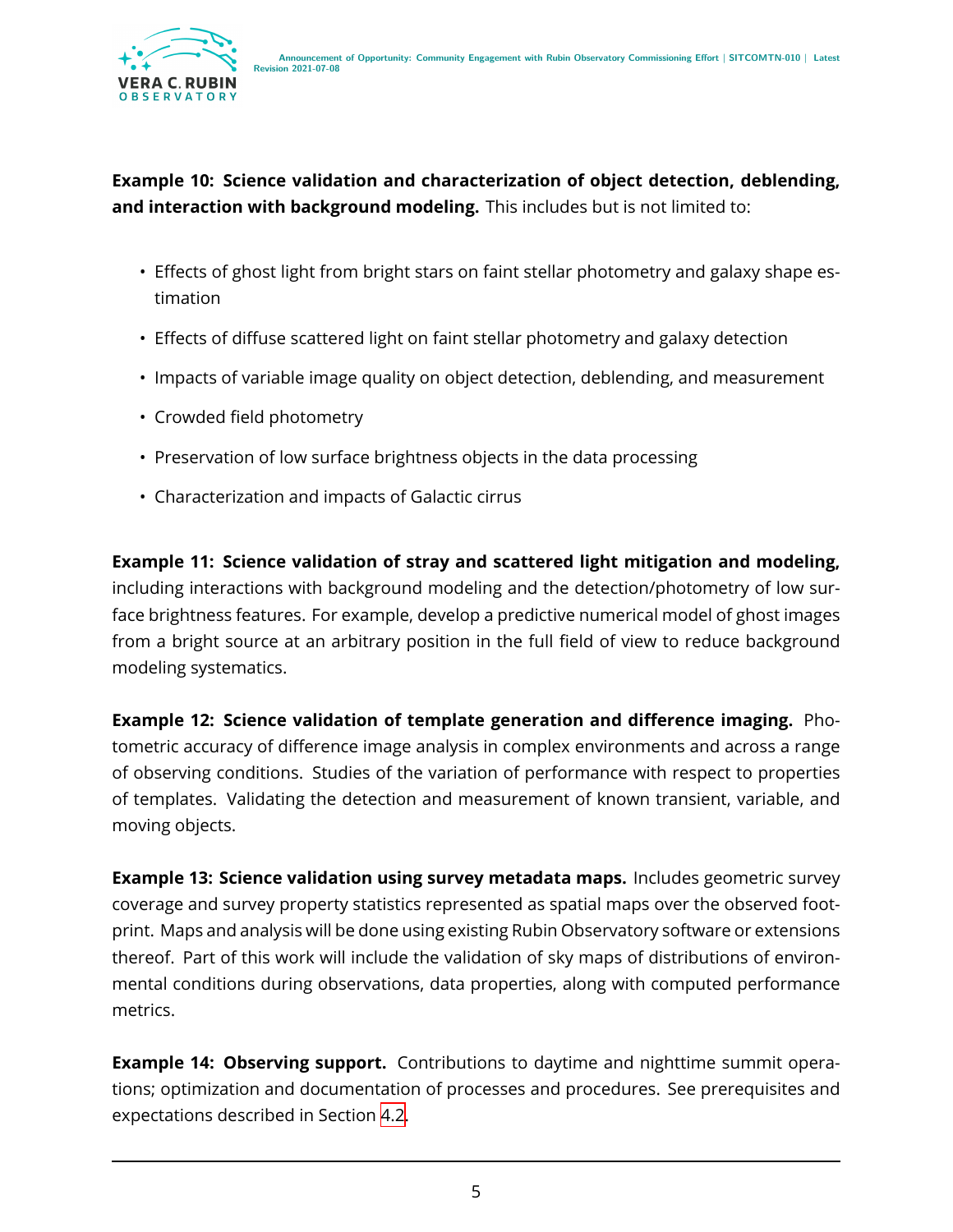**Example 15: Developing user-oriented documentation of science pipelines, data access services, and operational procedures,** including the development of tutorials through the Rubin Science Platform.

**Other:** Additional scientific validation and characterization studies that will improve understanding of the as-built system and enhance early operations are invited. Proposals of this type should specifically address the timeliness of the value-added contribution and relevance for advancing the operational readiness of Rubin Observatory.

#### <span id="page-9-0"></span>**3.2 Ex Officio Members of the Commissioning Team**

In this section, we describe several categories of non-Rubin-staff members of the Science Community who will automatically become members of the Commissioning Team in order for them to more efficiently carry out responsibilities associated with their designated roles. Individuals in these categories do NOT need to respond to this AO. Contributions from Ex Officio members of the Commissioning Team do not count toward the envisioned 15-20 FTE of effort associated with this AO.

Members of selected Commissioning Alert Broker Teams. Alert brokers are third-party services provided by the community. While Rubin is not responsible for the commissioning of the brokers, Rubin staff will work with the five or more selected broker teams to ensure that they can be commissioned and are ready for receiving and distributing the LSST alert stream at the start of LSST operations. All members of the five selected broker teams automatically become Commissioning Team members.

Members of the selected photometric redshift teams. These members guide implementation and perform science validation for photometric redshift estimators. All members of the selected photometric redshift teams automatically become Commissioning Team members. See [DMTN-049](#page-21-4) for the roadmap for selecting and validating one or more photo- $z$  estimators for the LSST Object catalog.

Members of the Survey Cadence Optimization Committee (SCOC) will become members of the Commissioning Team in order to synthesize technical input and guide analyses that will inform decisions regarding the initial LSST observing strategy.

International In-kind Contributor Teams with responsibilities directly related to commission-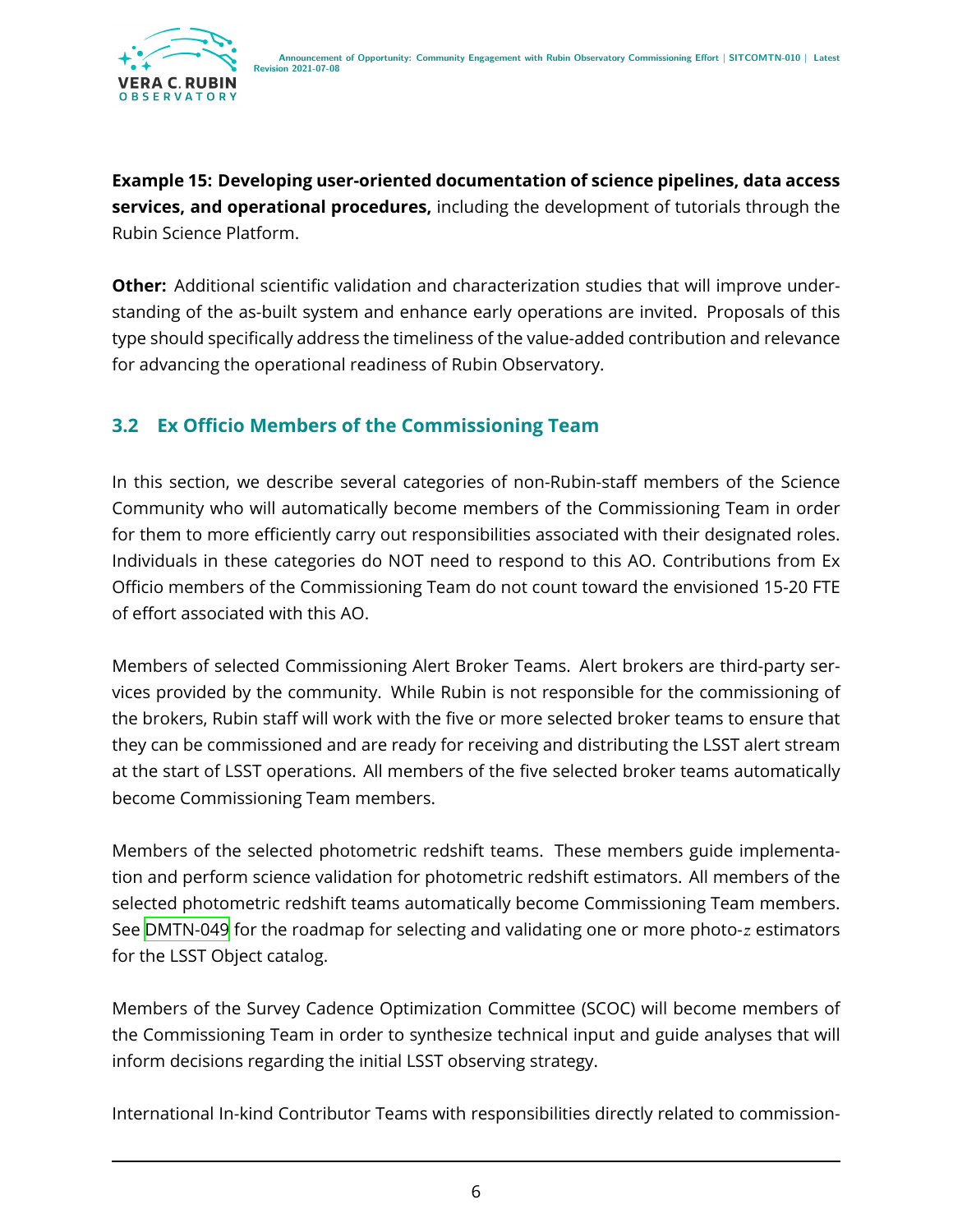

ing will automatically become members of the Commissioning Team.

Groups who have already been performing work directed by the Project under collaborative or contracted efforts and who have made material contributions to construction effort will continue to be members of the Commissioning Team.

# <span id="page-10-0"></span>**4 Terms and Conditions for participation in the Commissioning Team**

Participation as a Commissioning Team member will be based on assessed value-added and capabilities to complement the existing Rubin Observatory Commissioning Team. By its nature, commissioning a complex system like the Rubin Observatory comes with many unknowns, therefore it is required that the team remain flexible in their assignments as the commissioning process unfolds.

The Project reserves the right to decline any group's or individual's offer for any reason. The Project can decide to terminate a group's or person's role on the team status at any time due to poor performance or undue overhead. The Project will not rely on the contributions from non-Rubin-staff team members to fulfill the core commissioning requirements to the Operations Readiness Review and the federal funding agencies. Non-Rubin-staff Commissioning Team members will be providing value-added contributions to extend the basic commissioning scope.

Financial support associated with this AO is limited, and non-Rubin-staff members of the Commissioning Team are generally expected to have other sources of support. Limited support for travel to enable on-site work in Chile, Tucson, and at SLAC can be made available. Funds can also be made available to support accommodations while work is conducted at the Chile Summit site. Specifics will be negotiated on an individual basis.

#### <span id="page-10-1"></span>**4.1 Rights and Responsibilities**

1. Science Community members who become members of the Commissioning Team via this AO will have the opportunity and the expectation to collaborate directly with the Project staff on Rubin commissioning efforts, together with all the associated work expe-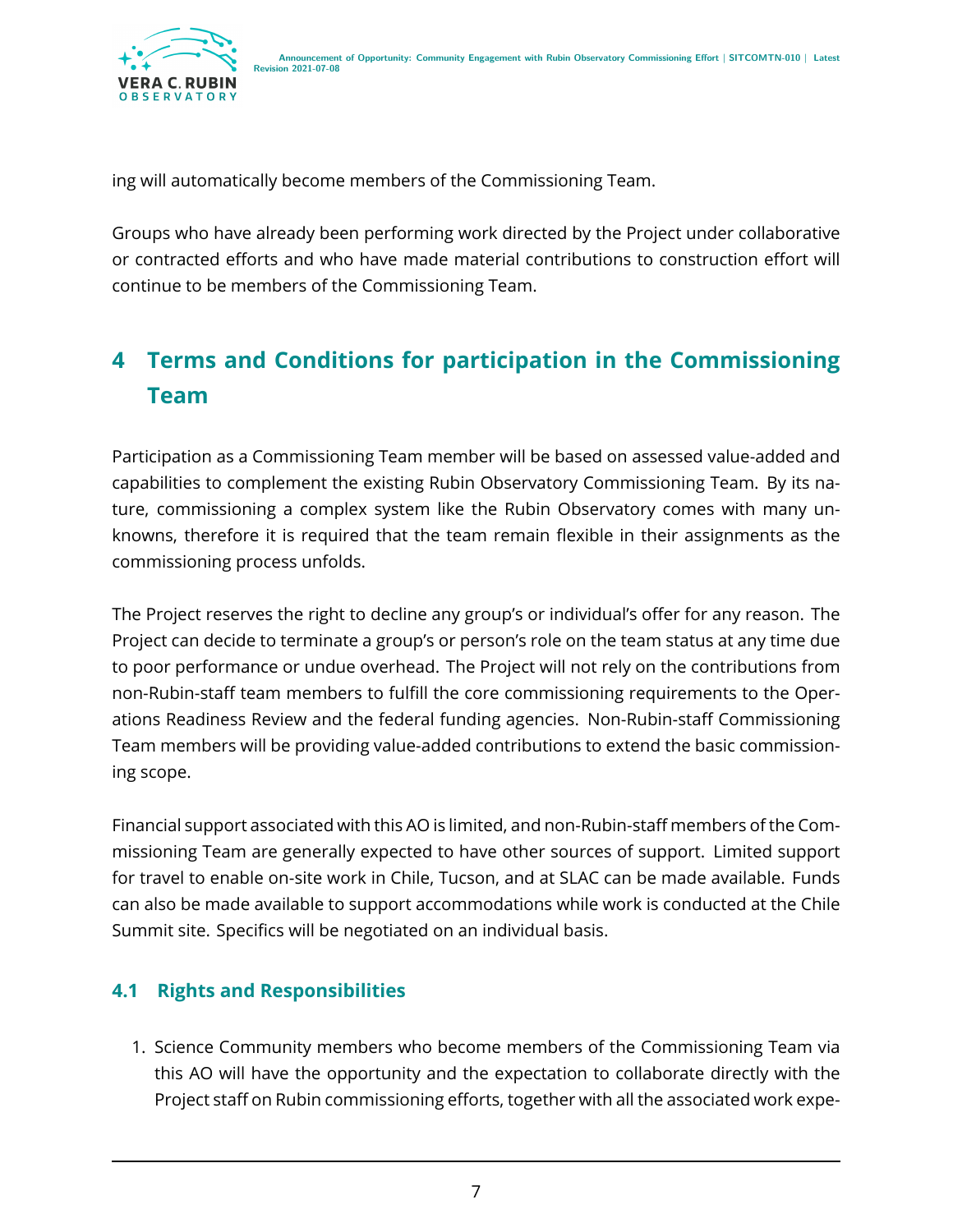

rience and training opportunities entailed, as well as potential to enhance the scientific reach of LSST data for the benefit of the broad Rubin community. Participants agree to conduct work assignments from the Project with a defined scope and schedule for delivery. These work assignments will be "value-added" contributions with respect to Project requirements from the federal funding agencies for Operations Readiness (see examples in Section [3\)](#page-5-0). Each non-Rubin-staff member/group of the Commissioning Team will be assigned a functional point of contact within the Project to help integrate their efforts.

- 2. Submitted LOIs (Section [5](#page-15-0)) will be used as the basis for formally signed agreements (Memoranda of Understanding; MOUs) between the Rubin Observatory Construction Project and each individual/group that is selected to participate in commissioning activities. The MOUs will be assessed and re-evaluated on a yearly basis to ensure that the goals and responsibilities of both the Project and the participants are being met.
- 3. All Commissioning Team members will have full unfettered access to all commissioning data products as soon as they are acquired.
- 4. All members of the Commissioning Team agree to a set of publication policies (Section [4.4\)](#page-13-1). In particular, no scientific publication based on the commissioning data shall be made prior to that data being released to the science community. Technical publications will be allowed (see below). All Commissioning Team members are eligible to become co-authors on publications to which they contribute, including the series of planned Rubin Observatory Construction Papers.
- 5. Contributions to the commissioning effort performed under the direction of the Project count towards the attainment of Builder status[[RDO-013\]](#page-20-1).
- 6. Commissioning Team members are expected to use approved Project tools and processes for communication, data access and analysis, documentation, software development, work management, etc. For example, nearly all high-level science analysis tasks will use Python programming language, and many will make use of the Rubin Software Stack and Rubin Science Platform. Training opportunities will be provided by the Project to increase proficiency with these tools.
- 7. All source code created by Rubin Observatory Data Management is publicly-available open source and carries an Open Source Initiative (OSI)-approved license. All software developed for the commissioning effort is expected to follow the Project's open source policy. There may be some situations in which science validation analyses making use of private software developed outside the commissioning context are deemed sufficiently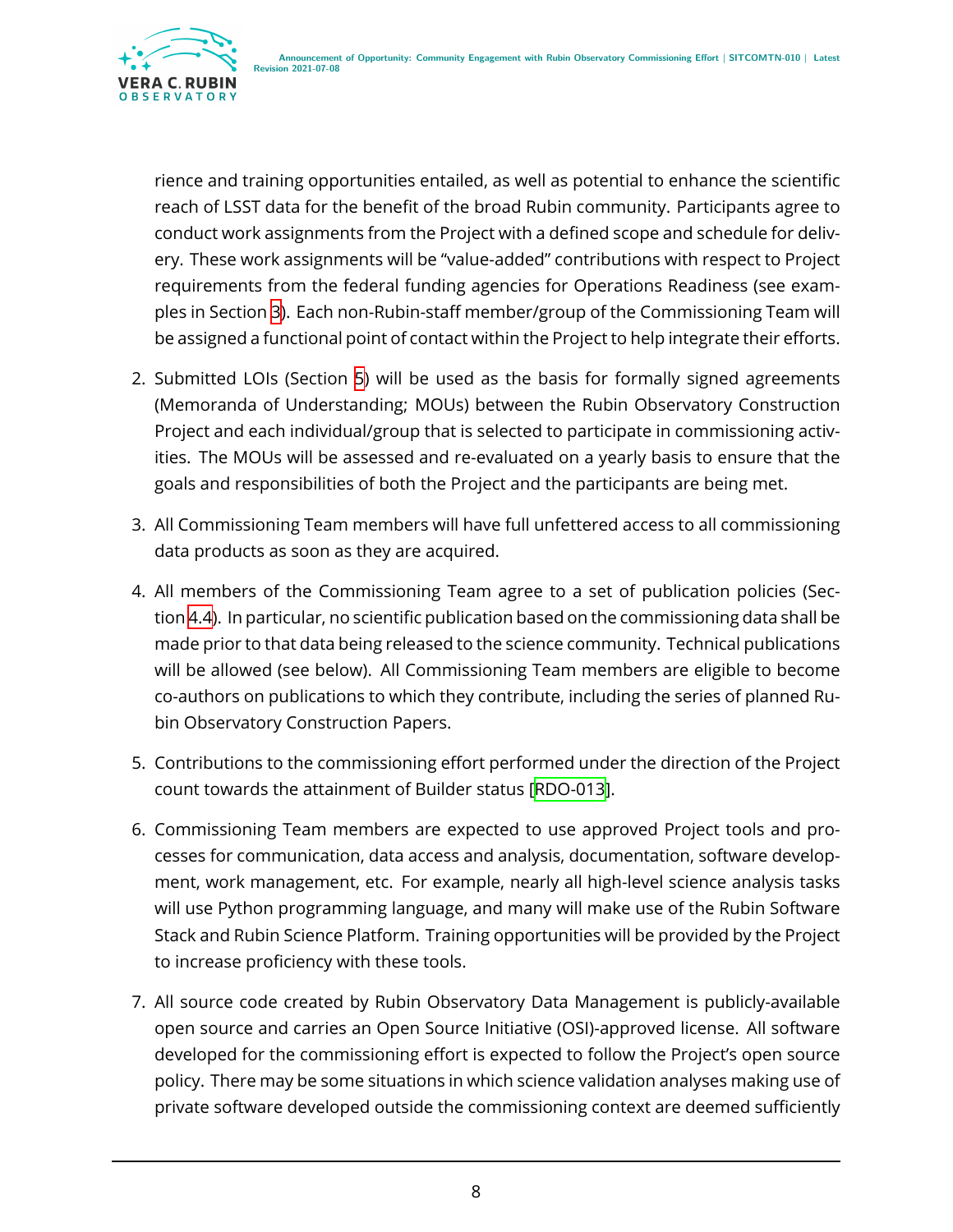

valuable to the commissioning effort that an exception may be granted by the Project Director.

- 8. Depending on their assigned task(s), some participants may be expected to spend extended periods at one of three primary Rubin Observatory sites: 1) Chile – either La Serena and/or Cerro Pachón (see additional requirement below); 2) Rubin Observatory offices in Tucson; and 3) the US Data Facility located at SLAC. In addition, participants will be invited to attend periodic workshops, bootcamps, and/or meetings for training and focused working sessions. It is expected that remote participation in these events will also be possible in cases where the work can be completed remotely.
- 9. The typical expected commitment for non-Rubin-staff members of the Commissioning Team is roughly 0.2 to 0.5 full time equivalent (FTE) averaged across the members of collaborating groups over the calendar years 2022 and/or 2023. For university faculty, this expected level of commitment should be interpreted as roughly 20% of research time during these years. The exact timing of effort might be variable according to needs to respond to emergent issues.
- 10. Members of the Commissioning Team are expected to follow guidance regarding types of internal communications and information that may be shared with the wider Rubin community.
- 11. All members of the Commissioning Team are expected to follow [professional standards](https://www.lsst.org/scientists/codes-of-conduct) [of conduct](https://www.lsst.org/scientists/codes-of-conduct) adopted by the Project.
- 12. Science validation and characterization investigations during commissioning are specifically intended to optimize operational efficiency of the observatory, and to enhance delivered data quality of the Data Previews and LSST DR1. Members of the Commissioning Team should strive for collaborative and collegial interactions that benefit the entire Rubin Community, and to recognize the contributions of the many individuals that have contributed to the Project.

#### <span id="page-12-0"></span>**4.2 Requirements for working on-site in Chile**

It is expected that most Commissioning Team members will conduct data analysis tasks from sites other than the Rubin Observatory site in La Serena and the Cerro Pachon summit. Working on-site in Chile is intended for individuals working directly with hardware or observation support.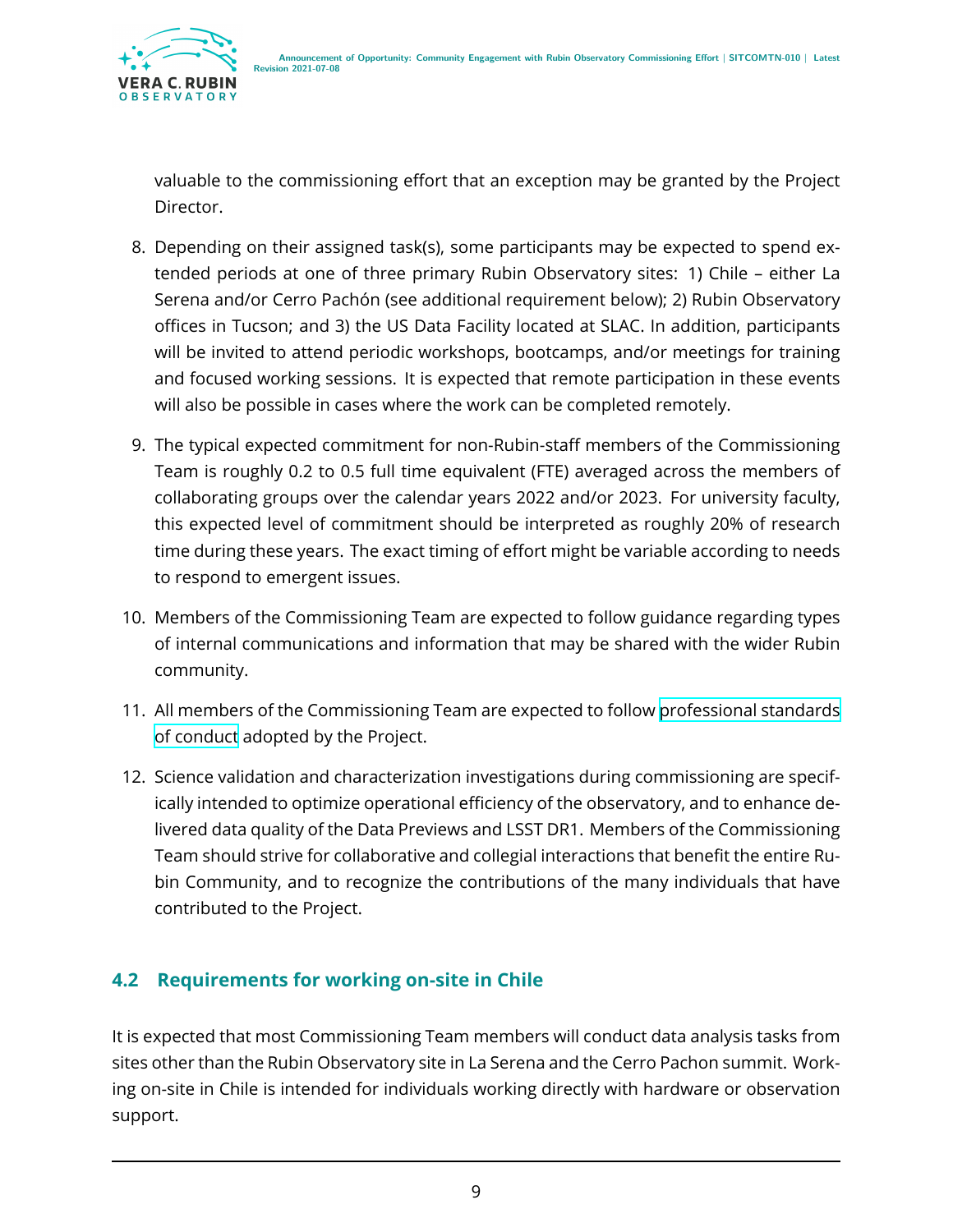

Key criteria for working on-site in Chile:

- Demonstrate a working understanding of the observing systems in Chile including but not limited to:
	- **–** Observatory Command-Control interface and scripting (Python based)
	- **–** Observational constraints given current environmental conditions
- Commit to providing 3 months remote observing support prior to scheduled time in Chile
- Willingness and ability to spend at least 3 months in Chile to support on-site observations and technical activities both on the Summit and in La Serena. This includes extended continuous periods (e.g. week or more) at the Summit Facility.

#### <span id="page-13-0"></span>**4.3 Group management and accountability**

Each group responding to this AO will have designated a group leader who is the primary point of contact to the Rubin Observatory Project. The group leader is responsible for management of the group and for the timely completion of assigned tasks (see Section [5.1\)](#page-15-1). Given potential emergent issues encountered during commissioning, and the nature of some value-added contributions as active research topics, completion of value-added contributions is intended to be on a "best-effort" basis as the research allows. While on-boarding and task-specific training and guidance will be provided, together with access to Project communication tools and documentation resources, the Project is only able to provide limited one-on-one training and support for non-Rubin-staff members of the Commissioning Team. Participating individuals/groups should plan to prepare as needed for their specific contributions.

Participants in this AO program will be assigned to one or more teams within the larger commissioning effort, and the individuals and/or groups will be assigned a functional point of contact within the Project to help integrate their efforts.

#### <span id="page-13-1"></span>**4.4 Publication policy statement for using commissioning data**

All members of the Commissioning Team will follow the publication policies of the Rubin Observatory Project, including the Rubin Data Policy [\[RDO-013\]](#page-20-1) and Rubin Project Publication policy[[LPM-162](#page-21-5)] as they apply to commissioning data.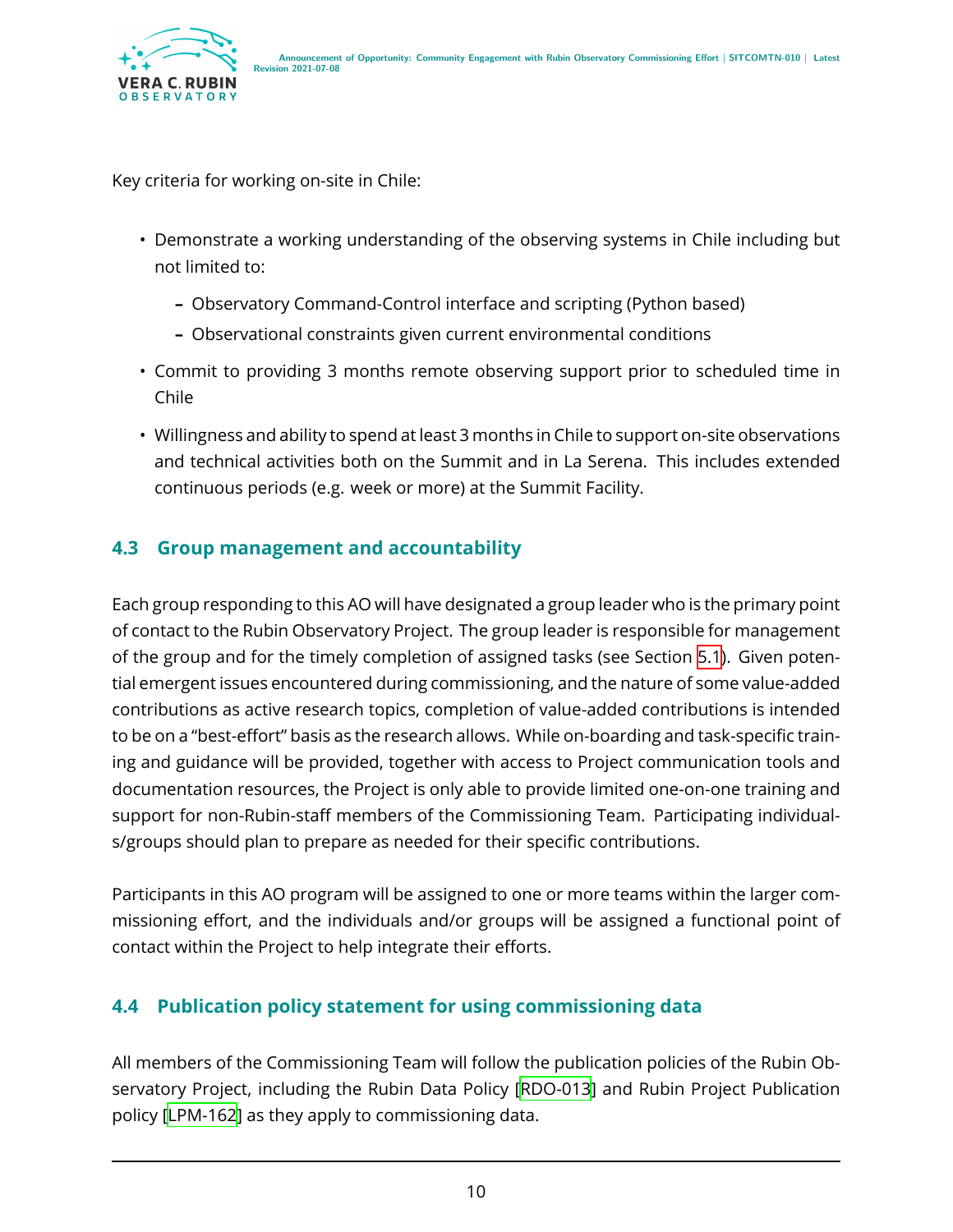

No papers presenting novel scientific results may be posted/submitted by anyone before the associated data release, which for commissioning data means the relevant Data Preview release date. The Project has authority to determine the classification of technical versus scientific papers prepared by members of the Commissioning Team. Rubin Observatory reserves the right to sanction Users who violate this policy, as described in the Rubin Data Policy [\[RDO-](#page-20-1)[013\]](#page-20-1).

The Project has planned a series of Rubin Observatory Construction Papers to describe the technical and scientific performance of the as-built system. The preparation of these papers follows the Rubin Project Publication policy. All members of the Commissioning Team are eligible to be co-authors on Rubin Observatory Construction Papers to which they contribute. The planned scope of the Construction Papers is limited to technical and scientific performance evaluation; the Construction Papers are not intended to present novel scientific results.

The Rubin Data Policy [\[RDO-013\]](#page-20-1) defines proprietary data products and derived data products. No proprietary data products from commissioning may be shared outside the Commissioning Team prior to the associated data release without explicit approval. The Project will define a process to approve the sharing of derived data products based on commissioning data prior to the associated data release. Any such derived data products approved for release must be presented in public forums accessible to the entire science community. There will be periods of commissioning for which specific types/subsets of proprietary as well as derived data products are embargoed and cannot be shared outside the Commissioning Team. Specific policies regarding informal communications beyond the Commissioning Team will be provided by the Project; guidance may evolve throughout the commissioning period.

All investigations of commissioning data are considered to be open to the entire Commissioning Team. Members of the Commissioning Team are welcome to initiate and contribute to additional technical papers based on commissioning data beyond the planned set of Construction Papers. Additional technical papers using commissioning data products that are submitted and/or posted prior to the associated Data Preview release date must follow the Rubin publication policy. Following the Data Preview release date, additional technical papers using internal information, data products, and/or tools that are not included in released Data Previews continue to follow the Rubin Publication Policy. The scope of these additional papers should complement the scope of the Construction papers.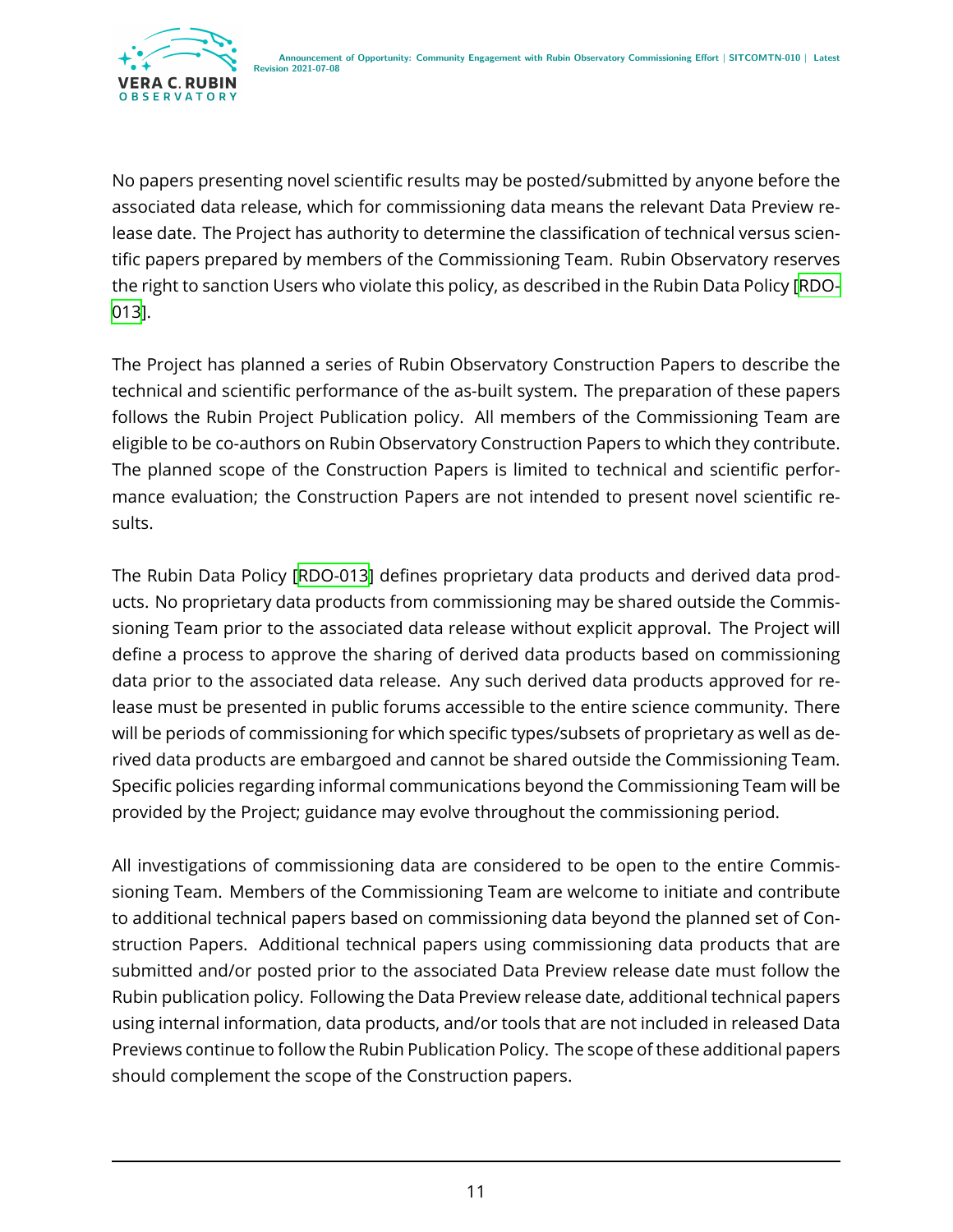

Science papers using only Rubin Observatory data from the released Data Previews follow the Rubin Data Policy[[RDO-013](#page-20-1)] and do not go through the Rubin Project publication process. For papers that substantially benefited from interactions with the Commissioning Team, authors are encouraged to invite contributing individuals to join as co-authors, as per the Rubin Publication Policy.

# <span id="page-15-0"></span>**5 Responding to this AO**

#### <span id="page-15-1"></span>**5.1 Eligibility and Group Organization**

All members of the Rubin Observatory data rights community from the US and Chile [\[RDO-](#page-20-1)[013\]](#page-20-1) are eligible to respond to this AO via submitting a Letter of Intent (LOI). There was a separate process for International LSST Data Rights and In-kind Contributions that included contributions to Rubin Observatory commissioning.

Collaborating individuals are encouraged to submit a single LOI for their group in response to this AO. The groups may be multi-institutional. The groups may include individuals across a range of career stages. Each group must identify a leader who will serve as the primary point of contact with the Rubin Observatory Project. The group leader will ensure that tasks assigned to their group are advancing and completed on the schedule set by the Project and that the work meets the standards defined by the Project. The group leader is responsible for the day-to-day management and advising of their group (or for delegating this responsibility within the group). For each group member who does not have Principle Investigator status or is not independently funded, a supervisor responsible for their employment must sign-off on their participation in the Commissioning Team at the time of formalizing the agreement between the Rubin Project and the participating individuals.

During the process of LOI preparation and evaluation, the Project may suggest reorganization of groups (e.g., merging related efforts or breaking up large groups) to increase efficiency.

#### <span id="page-15-2"></span>**5.2 Timeline for Letter of Interest (LOI) submission and evaluation**

- **AO release:** 9 July 2021
- **Indication of interest via web form:** 6 August 2021 (optional)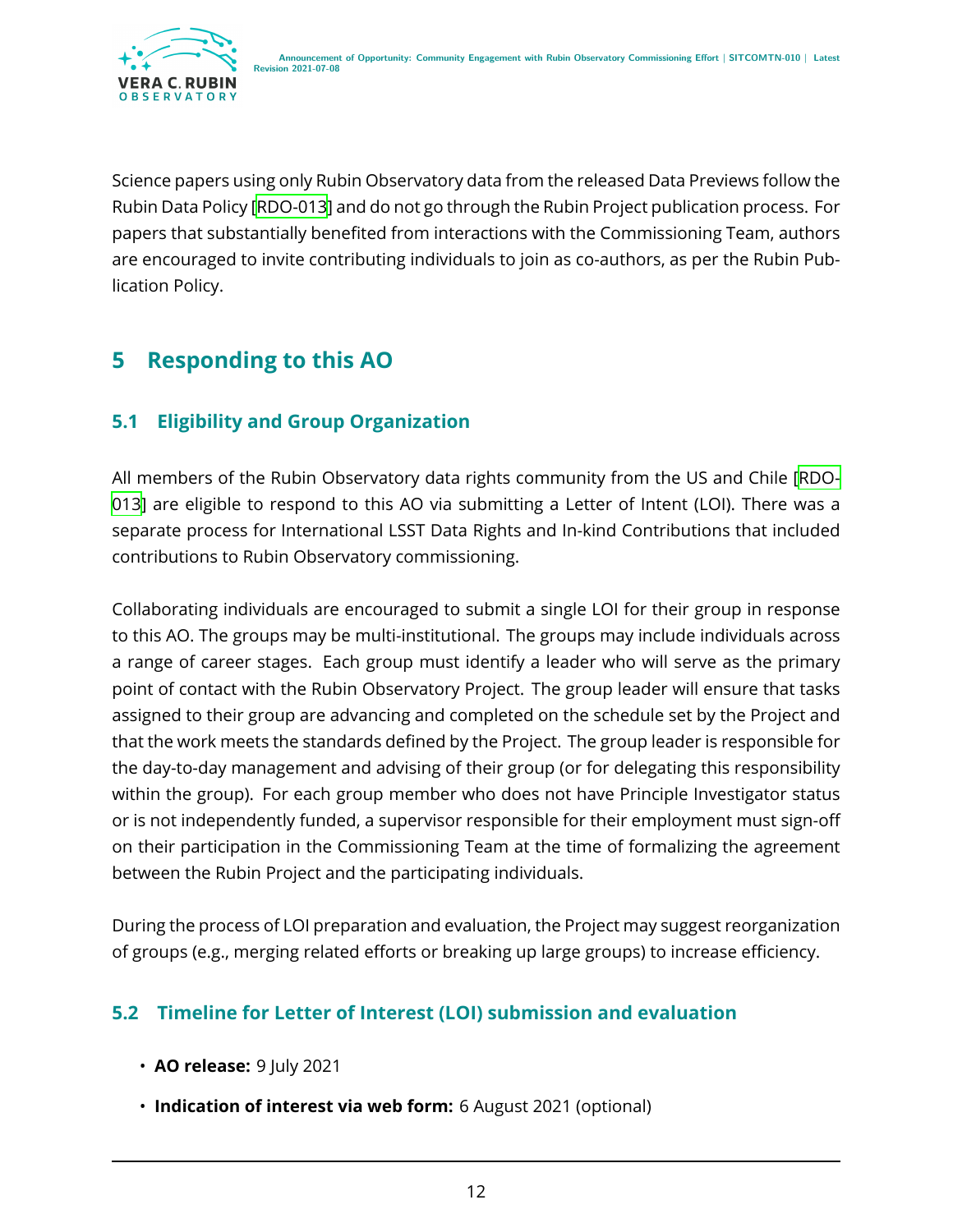

- **Project Community Workshop QA Session and "office hours":** 9-13 August 2021
- **Project response regarding indication of interest:** 31 August 2021
- **Final LOI submission:** 1 October 2021
- **Project response to LOIs and formalization of agreements:** December 2021
- **Engagement with Commissioning Team begins:** first quarter 2022

The Project considers this AO as stated as a one-time cycle for engagement by the US and Chilean communities. If the need and/or opportunities present themselves, the Project may issue a similar second Announcement of Opportunity in 2022.

#### <span id="page-16-0"></span>**5.3 Indication of Interest**

Groups/individuals considering to submit an LOI are invited to indicate their intent via a brief [webform](https://forms.gle/fu5WsRgEYewbSvs76). The Project will collect these submissions and provide brief feedback to the groups/individuals.

#### <span id="page-16-1"></span>**5.4 Elements for a Letter of Interest (LOI) response to this AO**

Letters of Interest (LOI) should address the following topics under separate section headings. An LOI template is provided [here.](https://docs.google.com/document/d/12mYS3H0xRZme2t0leGIHfzwNgh575QhqsVnoUz7ybqQ/edit?usp=sharing) The expected length of an LOI is roughly 2-3 pages; more space might be warranted for larger groups and/or those with multiple proposed contributions.

- 1. Name and contact information for the group leader
- 2. Statement of interests and proposed contributions. Please be as specific as possible, indicating the specific area(s) from the set of example contributions listed in Section [3](#page-5-0). Proposed contributions must correspond to one or more of the examples, or explicitly label the contribution as type "Other". Plans to use private software that is not publicly released under an open source license must be specifically mentioned.
- 3. Statement of core competencies and adaptability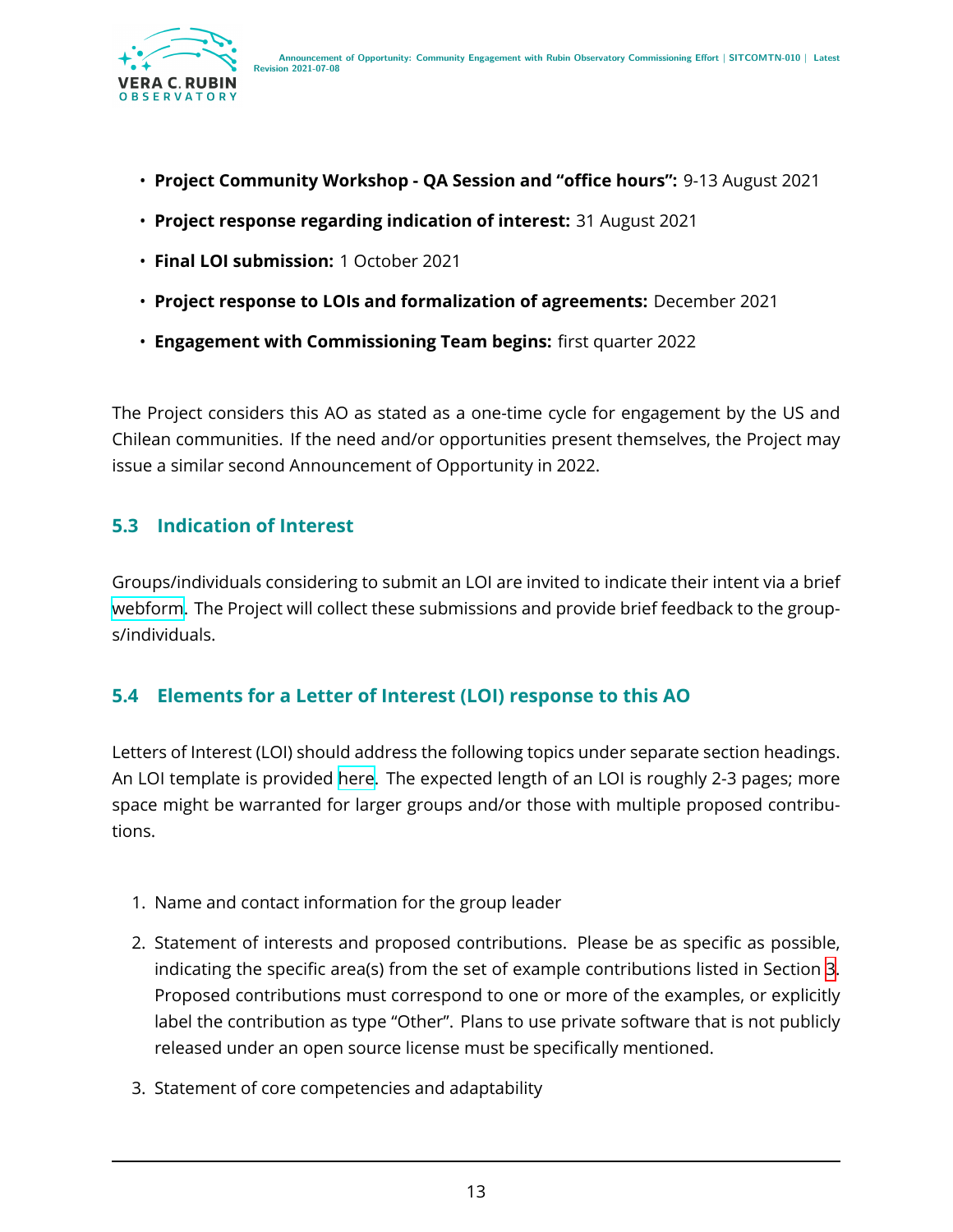

- Please mention current and previous engagement with the Rubin Observatory Project and/or LSST Science Collaborations, experience with and/or contributions to the Rubin Science Pipelines, and familiarity with hardware and/or software components of the Rubin Observatory system.
- Please mention expertise, experience, prior work relevant to the specific intended area(s) of contribution.
- 4. Summary of personnel involved. For each individual, please include institution, career stage, FTE availability for Rubin commissioning related work in calendar years 2022 and 2023.
- 5. Description of any support and resources available to each individual if they are necessary to complete their contributions and plans (e.g., salary/stipend, travel and local accommodation). Note that analysis of commissioning data is expected to be done using Project computing resources.
- 6. Description of any additional resources that are needed to fulfill your proposed contributions. To support this AO, the Project has limited funding for travel to and local accommodation at key activity centers: Tucson, Chile and SLAC. Regrettably, the Project does not have funding for stipend or supplemental salary support.
- 7. Rubin is committed to providing opportunities for diverse and traditionally underrepresented groups. Please indicate how your proposed contribution will align with this commitment, for example, intent to provide training experience to early career scientists, a staffing profile that will contribute to the diversity of the Commissioning Team, and/or how an inclusive workplace culture will be implemented.

#### <span id="page-17-0"></span>**5.5 LOI Submission**

<span id="page-17-1"></span>The LOI material should be submitted as a single PDF document via this [webform.](https://forms.gle/K6pKZDbS19gqhG2H6)

#### **5.6 Evaluation Criteria**

LOIs will be evaluated by members of the Rubin Observatory System Integration, Test, and Commissioning leadership team, in consultation with topical domain experts on the Project.

LOIs will be evaluated based on the following criteria: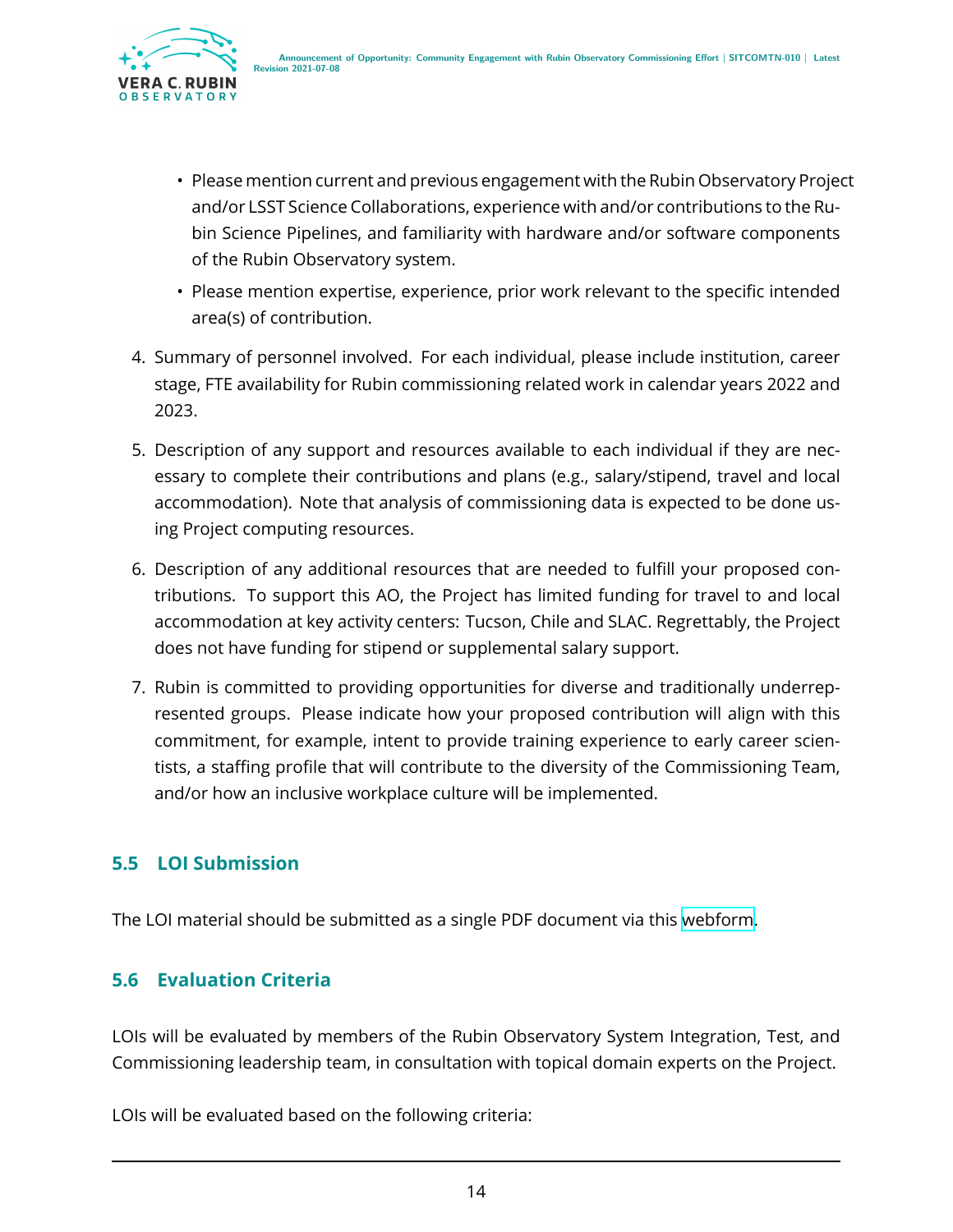

- Alignment of the proposed value-added contributions with Project goals to facilitate a smooth transition to LSST operations.
- The assessed capability of the individual or group to apply their domain expertise to efficiently complete the intended valued-added contributions to the commissioning effort.
- Previous engagement with the Rubin Observatory Project and/or Rubin science community.
- Previous experience with commissioning as well as technical and/or science validation of other instruments/facilities (see core competencies below).
- Financial and/or other relevant resources available to support the proposed contribution.
- Contributions to the training and preparation of the next generation of observatory builders.
- Commitment to include diverse staff.

#### <span id="page-18-0"></span>**5.7 Core Competencies**

Example core competencies sought:

- Experience commissioning other large scientific instruments, experiments, or projects
- Optical/NIR astronomical image analysis
	- **–** Technical pixel properties from the instrument
	- **–** Instrument signature removal bias subtraction, flat-fielding, correction to "brighter fatter effects" and other sensor anomalies and optical artifacts (e.g., ghosting or glints)
	- **–** PSF characterization
	- **–** Visualization
- Scientific analysis for example:
	- **–** Photo-z estimation
	- **–** PSF shear measurements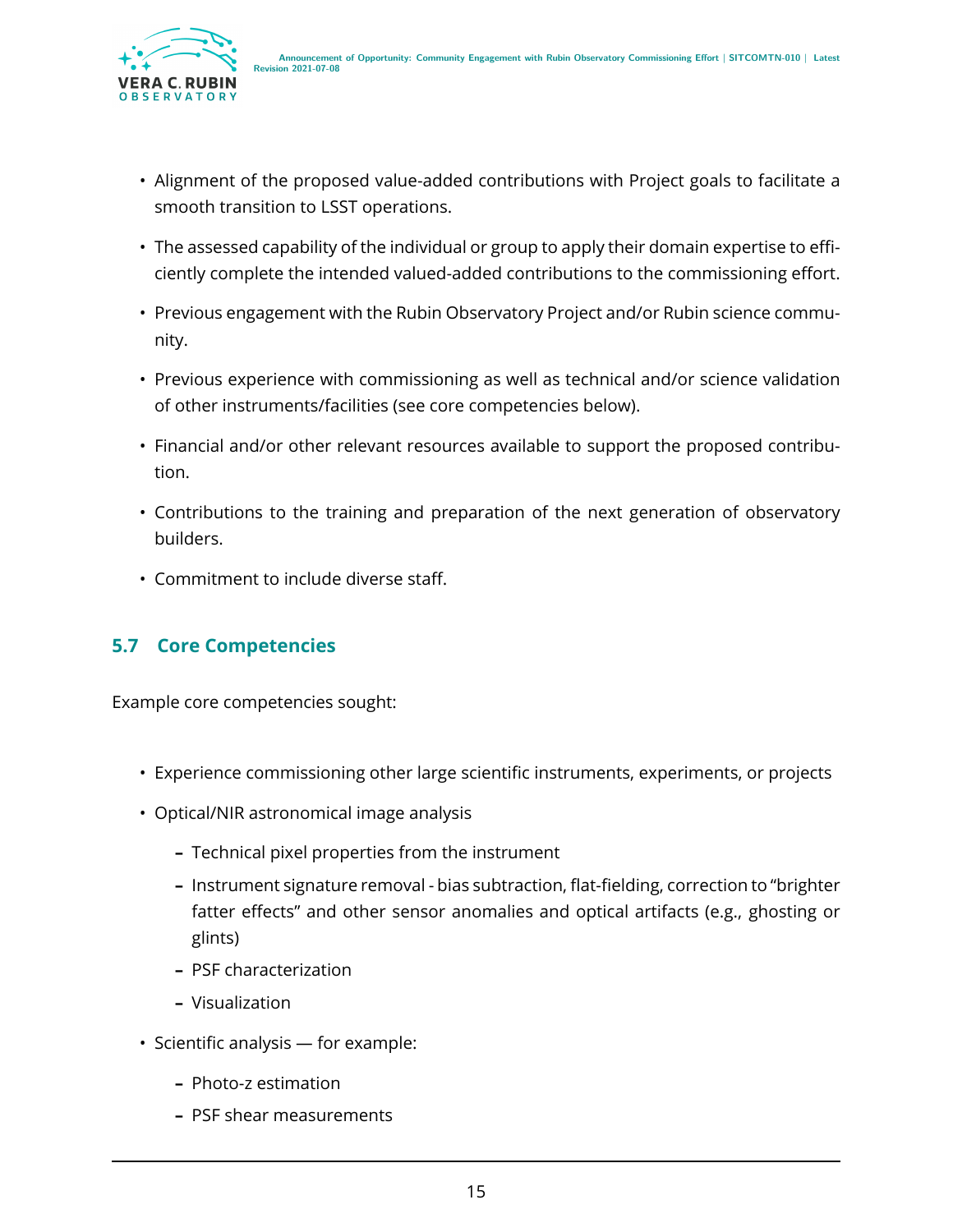

- **–** Photometric calibration and analysis
- **–** Astrometry
- **–** Moving and transient objects
- **–** Low surface brightness
- Database and statistical investigations
	- **–** Machine learning, artificial intelligence, neural networks
	- **–** Anomaly detection
	- **–** Trend analysis
- Technical and observational astronomy
	- **–** Observation planning and execution
	- **–** Telescope optical properties, e.g., alignment and active optics
	- **–** Technical imaging characteristics pixel level
	- **–** Spectral filter properties

# <span id="page-19-0"></span>**A Appendix: Data Previews from Commissioning**

The following description of the Data Previews is provided as contextual information. This AO has a distinct purpose from the Data Previews (see Section [2\)](#page-4-1).

The Rubin Observatory Operations team is carrying out a series of pre-LSST data release scenarios, called "Data Previews," to help the team and the LSST Science Community prepare for the full survey. While the first Data Preview, DP0, is based on simulated LSST Camera data, the subsequent previews DP1 and DP2 will make the Project's commissioning data available to the community. DP1 is currently planned for northern Spring 2023 and will be based on images taken with the commissioning camera (ComCam). DP2 is currently planned for northern Winter 2023-2024 and will be based on the science validation images taken with LSST Cam. In each Data Preview, all the various data products output by the Project's processing pipelines will be released together and made available to the community by the Operations team after a suitable period of testing by the Rubin System Integration and Commissioning (SIT-Com) Verification and Validation team. In DP1, the Project plans to run the prompt processing pipeline, but retain its products for internal use only (including testing of the community alert Brokers).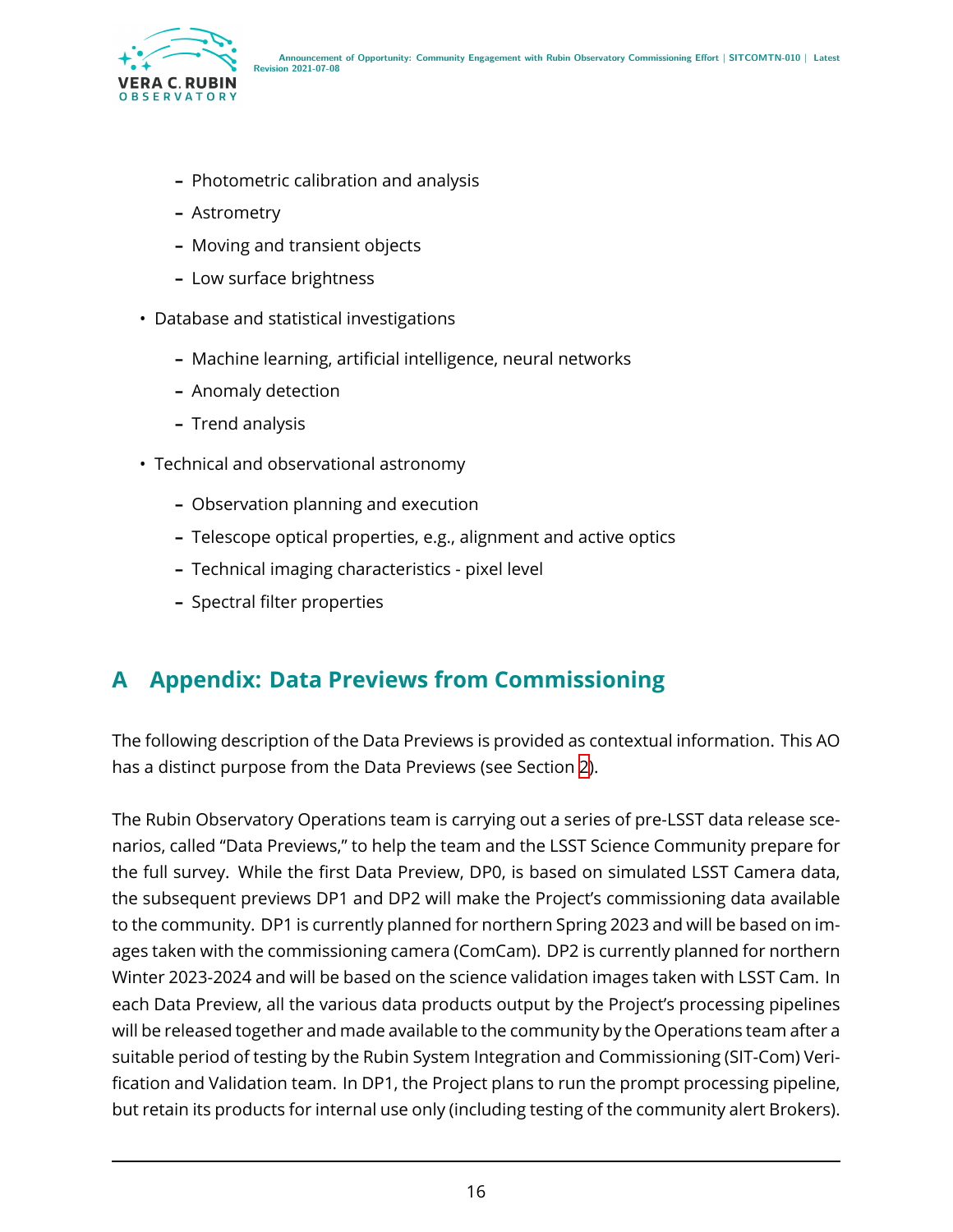

Standard predefined Alerts (produced during the campaign but then archived for later use) and other prompt products will be part of the DP1 data release. In DP2, a limited Alert stream will be provided to the community Brokers in close to real time, and these Alert packets will also be queryable in the prompt product database in the same way they would be during survey operations. Products from the Data Release Processing will only become available at the data releases.

Data Release 1 based on the first 6 months of LSST data is currently planned for northern Fall 2024 and Data Release 2 based on LSST Year 1 data is currently planned for northern Spring 2025.

Data releases will occur no earlier than the dates described in the release scenario above and summarized in Figure [A](#page-19-0). The schedule as currently estimated has an uncertainty of 2-3 months, with the releases likely occurring later than the indicated dates.

| <b>Rubin Baseline Data Release Scenario</b>            | <b>Jun 2021</b>                                      | <b>Sep 2022</b>               | <b>Mar 2023</b>            | <b>Dec 2023</b>                    | Sep 2024                                 | Mar 2025                           |
|--------------------------------------------------------|------------------------------------------------------|-------------------------------|----------------------------|------------------------------------|------------------------------------------|------------------------------------|
|                                                        | <b>DP0.1</b>                                         | <b>DP0.2</b>                  | DP <sub>1</sub>            | DP <sub>2</sub>                    | DR <sub>1</sub>                          | DR <sub>2</sub>                    |
| <b>Data Product</b>                                    | Simulated<br>Survey<br>DC <sub>2</sub><br><b>Sky</b> | Reproces<br>sed DC2<br>Survey | ComCam<br>$On-Sky$<br>Data | <b>LSSTCam</b><br>$On-Sky$<br>Data | <b>Months</b><br>LSST<br>First 6<br>Data | Yeal<br>Data<br>SST<br>$\mathbf -$ |
| DRP Processed Visit Images and Visit Catalogs          |                                                      |                               |                            |                                    | $\checkmark$                             |                                    |
| <b>DRP Coadded Images</b>                              |                                                      |                               |                            |                                    | $\overline{\check{}}$                    |                                    |
| DRP Object and ForcedSource Catalogs                   |                                                      |                               |                            |                                    | $\overline{\check{}}$                    |                                    |
| DRP Difference Images and DIASources                   |                                                      |                               |                            |                                    | $\overline{\check{}}$                    |                                    |
| <b>DRP DIAObject Catalogs</b>                          |                                                      |                               |                            |                                    | $\overline{\checkmark}$                  |                                    |
| PP Processed Visit Images                              |                                                      |                               |                            |                                    | $\overline{\checkmark}$                  |                                    |
| PP Difference Images                                   |                                                      |                               |                            |                                    | $\overline{\check{}}$                    |                                    |
| PP Catalogs (DIASources, DIAObjects, DIAForcedSources) |                                                      |                               |                            |                                    | ∣✓                                       |                                    |
| PP Alerts (Canned)                                     |                                                      |                               |                            |                                    | ∣✓                                       |                                    |
| PP Alerts (Live, Brokered)                             |                                                      |                               |                            |                                    | $\overline{\check{}}$                    |                                    |
| PP SSP Catalogs                                        |                                                      |                               |                            |                                    | $\overline{\check{}}$                    |                                    |
| <b>DRP SSP Catalogs</b>                                |                                                      |                               |                            |                                    | $\overline{\check{}}$                    |                                    |

# <span id="page-20-0"></span>**B References**

<span id="page-20-1"></span>**[RDO-013]**, Blum, R., the Rubin Operations Team, 2020, *Vera C. Rubin Observatory Data Policy*, RDO-013, URL <https://ls.st/RDO-013>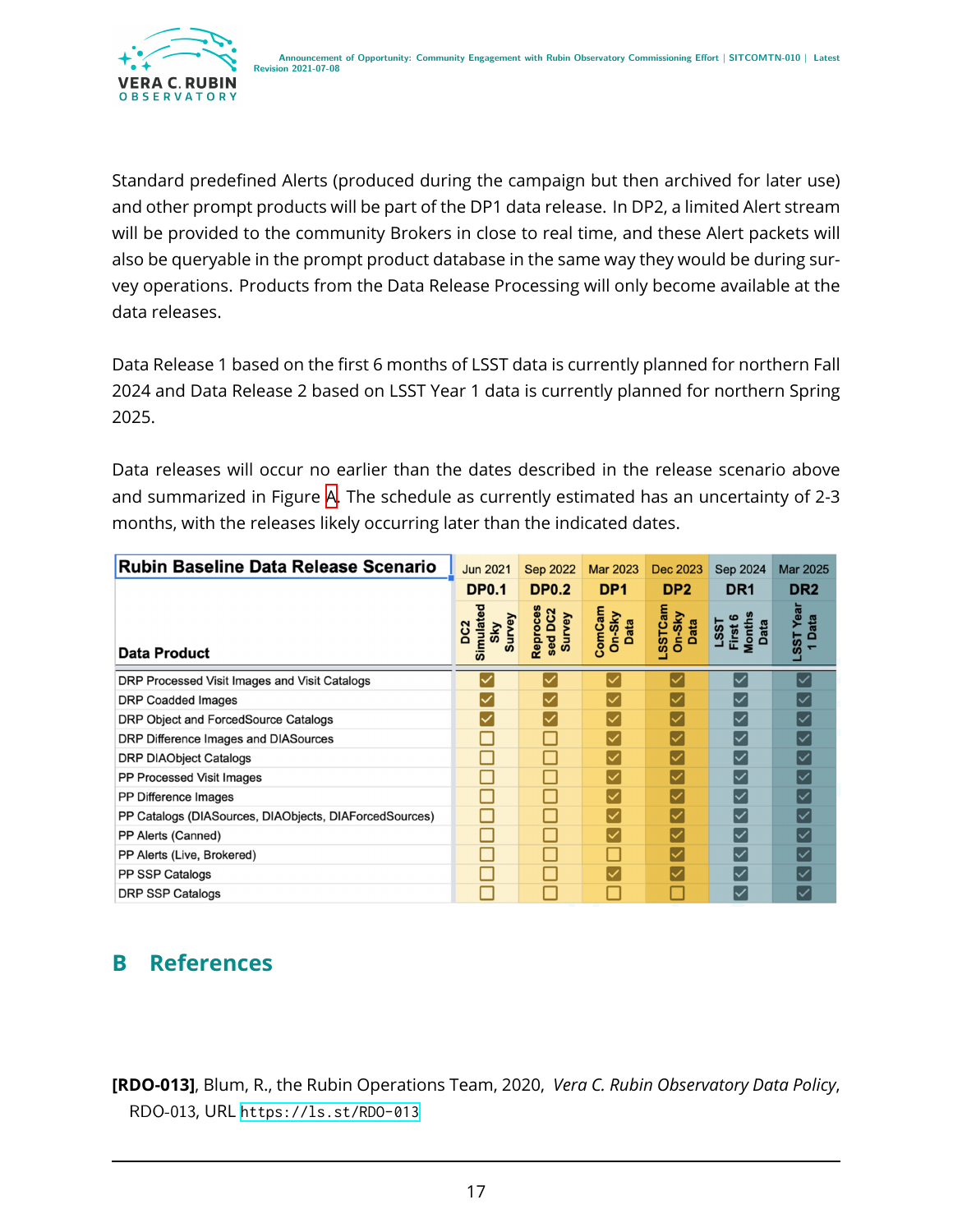

- <span id="page-21-3"></span>**[SITCOMTN-005]**, Claver, C., Bauer, A., Bechtol, K., et al., 2021, *Construction Completeness and Operations Readiness Criteria*, SITCOMTN-005, URL <https://sitcomtn-005.lsst.io/>, SITCOM Technical Note
- <span id="page-21-1"></span>**[LSE-29]**, Claver, C.F., The LSST Systems Engineering Integrated Project Team, 2017, *LSST System Requirements (LSR)*, LSE-29, URL <https://ls.st/LSE-29>
- <span id="page-21-2"></span>**[LSE-30]**, Claver, C.F., The LSST Systems Engineering Integrated Project Team, 2018, *Observatory System Specifications (OSS)*, LSE-30, URL <https://ls.st/LSE-30>
- <span id="page-21-4"></span>**[DMTN-049]**, Graham, M.L., 2018, *LSST DRP (Level 2) Catalog Photometric Redshifts*, DMTN-049, URL <https://dmtn-049.lsst.io>, LSST Data Management Technical Note
- <span id="page-21-5"></span>**[LPM-162]**, Project Science Team, 2015, *Project Publication Policy*, LPM-162, URL [https://ls.](https://ls.st/LPM-162) [st/LPM-162](https://ls.st/LPM-162)

<span id="page-21-0"></span>

|  | <b>Acronyms</b> |
|--|-----------------|
|--|-----------------|

| <b>Acronym</b>  | <b>Description</b>                                                       |
|-----------------|--------------------------------------------------------------------------|
| <b>CBP</b>      | Collimated Beam Projector                                                |
| ComCam          | The commissioning camera is a single-raft, 9-CCD camera that will be in- |
|                 | stalled in LSST during commissioning, before the final camera is ready.  |
| DP <sub>0</sub> | Data Preview 0                                                           |
| DP <sub>1</sub> | Data Preview 1                                                           |
| DP <sub>2</sub> | Data Preview 2                                                           |
| DR <sub>1</sub> | Data Release 1                                                           |
| <b>FTE</b>      | Full-Time Equivalent                                                     |
| <b>LPM</b>      | <b>LSST Project Management (Document Handle)</b>                         |
| <b>LSE</b>      | <b>LSST Systems Engineering (Document Handle)</b>                        |
| <b>LSST</b>     | Legacy Survey of Space and Time (formerly Large Synoptic Survey Tele-    |
|                 | scope)                                                                   |
| <b>NIR</b>      | Near Infrared                                                            |
| OSI             | open systems interconnect                                                |
| <b>PDF</b>      | Portable Document Format                                                 |
| <b>PSF</b>      | Point Spread Function                                                    |